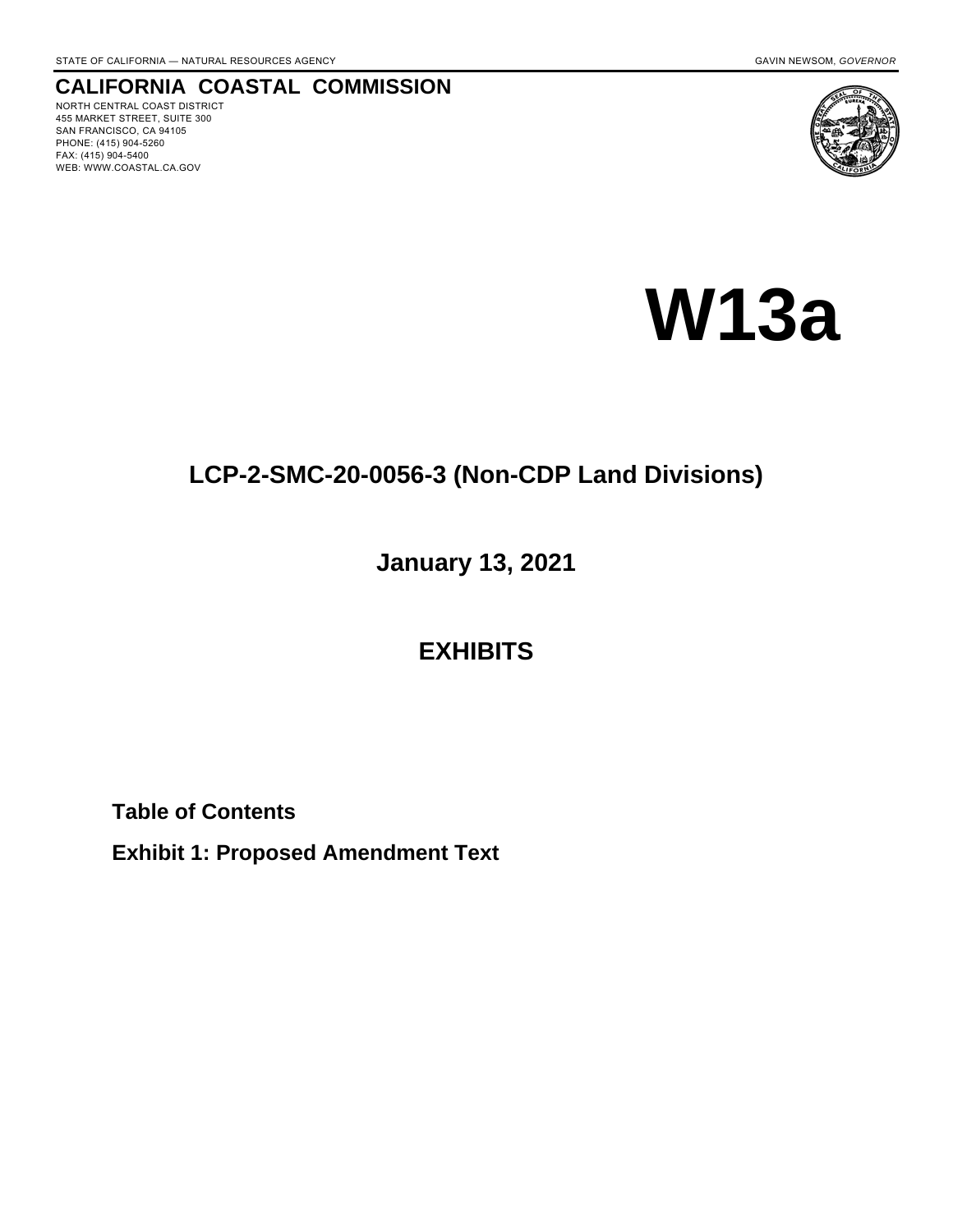# **ARTICLE 9. AGRICULTURE PROTECTION IN THE PLANNED AGRICULTURAL DISTRICT**

# **SECTION 7066. GENERAL REQUIREMENTS**

As a condition of approval of a tentative map or tentative parcel map for any subdivision of land located within the Planned Agricultural District (PAD) and to comply with PAD requirements, the subdivider will be required to dedicate to the County an easement which limits the use of the land covered by the easement to certain agricultural and related uses.

# **SECTION 7067. EXEMPTIONS**

- 1. Pursuant to LCP Policy 5.14b, the requirement to grant an agriculture protection easement does not apply to subdivisions that solely provide affordable housing, as defined in Section 7008.
- 2. Pursuant to LCP Policy 1.2, the requirement to grant an agricultural protection easement does not apply to any parcel included in a land subdivision brought about in connection with the purchase of land by a public agency for public recreational use.

# **SECTION 7068. STANDARD REQUIREMENTS**

- 1. Prerequisites to Subdivision Approval
	- a. Master Land Division Plan

 Before filing a tentative map or tentative parcel map for any subdivision of land zoned PAD, the subdivider must file a Master Land Division Plan (MLDP) in accordance with Section 6364A of the County Zoning Regulations. Subdivision shall be permitted in phases, in which case all future subdivisions occurring on land for which has been approved must conform to that plan. However, MLDPs shall not be required for land divisions which solely provide affordable housing, as defined in Section 7008.

b. Easements Required on Agricultural Parcels

 As a condition of approval, the subdivider must dedicate to the County an easement as prescribed in Section 6364B of the County Zoning Regulations.

c. Agricultural Land Management Plan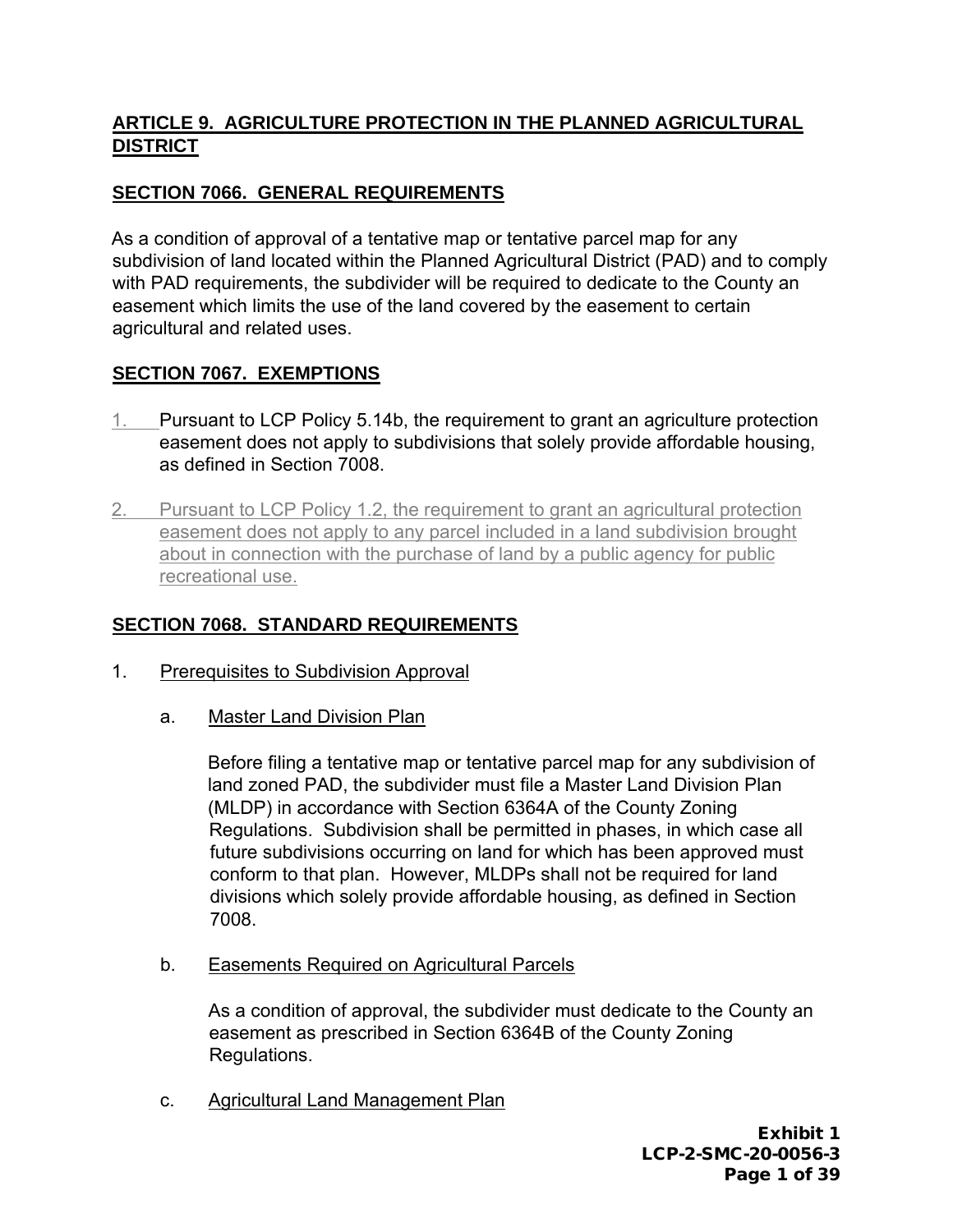For parcels twenty (20) acres or more in size before a subdivision application is filed, the applicant must file an Agricultural Land Management Plan (ALMP) demonstrating how, if applicable, the agricultural productivity of the land will be fostered and preserved in accordance with the requirements of Sections 6350 and 6355 of the County Zoning Regulations.

#### 1. Conditions on Subdivision Approval

#### a. Consistency With Master Land Division Plan and Agricultural Land Management Plan

Any subdivision of land in the PAD for which a MLDP and an ALMP, if applicable, have been approved must be consistent with such plan(s). The easement covering agricultural parcels required by the MLDP must be clearly and accurately shown on the tentative map or tentative parcel map filed for the proposed subdivision.

#### b. Map and Deed Notice

When a parcel on or adjacent to agricultural land is subdivided, the following statement must be included as a condition of approval on all final maps and parcel maps, and in each parcel deed:

"This subdivision is adjacent to property utilized for agricultural purposes, and residents of the subdivision may be subject to inconvenience or discomfort arising from the use of agricultural chemicals, including herbicides, pesticides, and fertilizers; and from the pursuit of agricultural operations, including plowing, spraying, pruning and harvesting, which occasionally generate dust, smoke, noise and odor. San Mateo County has established agriculture as a priority use of productive agricultural lands and residents of adjacent property should be prepared to accept such inconvenience or discomfort from normal, necessary farm operations."

#### **SECTION 7069. PROCEDURE FOR DEDICATING AGRICULTURAL EASEMENT**

Dedications of or offers to dedicate interests in real property for agricultural preservation shall be made in accordance with Section 7040.

> Exhibit 1 LCP-2-SMC-20-0056-3 Page 2 of 39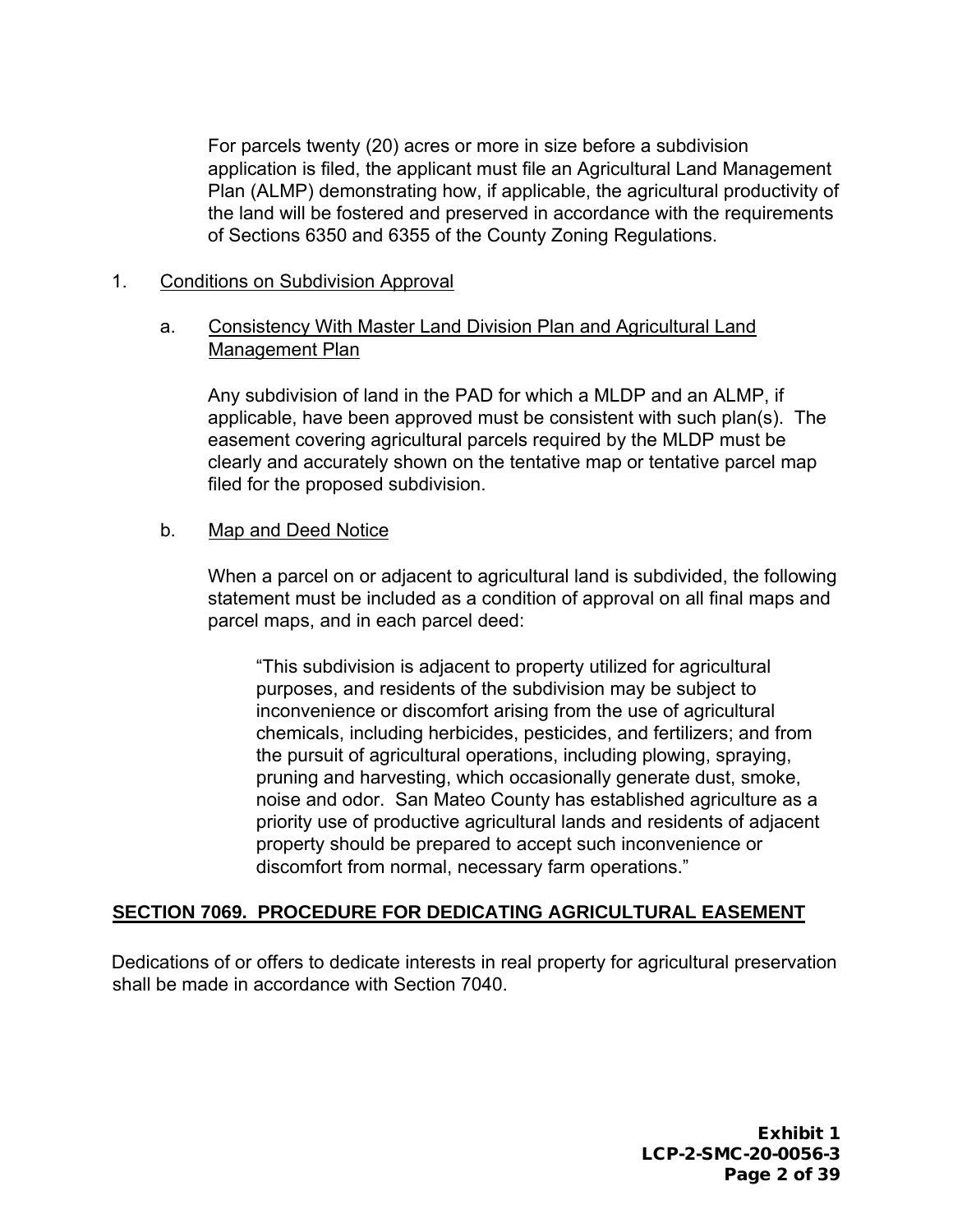# **ARTICLE 10. OPEN SPACE PRESERVATION IN THE RESOURCE MANAGEMENT/COASTAL ZONE DISTRICT**

# **SECTION 7070. GENERAL REQUIREMENTS**

As a condition of approval of a tentative map or parcel map for any subdivision of land within the Resource Management/Coastal Zone District (RM/CZ), the subdivider will be required to dedicate to the County a conservation/open space easement which limits the use of the land covered by the easement to certain uses that are consistent with open space and the conservation of natural resources.

#### **SECTION 7071. EXEMPTION**

- 1. Pursuant to LCP Policy 1.9b, the requirement to grant a conservation/open space easement does not apply to subdivisions that solely provide affordable housing, as defined in Section 7008.
- 2. Pursuant to LCP Policy 1.2, the requirement to grant a conservation/open space easement does not apply to any parcel included in a land division brought about in connection with the purchase of land by a public agency for public recreational use.

# **SECTION 7072. STANDARD REQUIREMENTS**

1. Prerequisites to Subdivision Approval

 Before filing a tentative map or tentative parcel map for any subdivision of land in the RM/CZ District, the maximum density of development of the parent parcel(s) must be determined in accordance with the criteria set forth in Section 6906 of the County Zoning Regulations. Any tentative map or tentative parcel map subsequently filed for parcels that have undergone the determination of maximum density must be consistent with that determination with regard to density. In addition, the subdivision must be designed to meet the Development Review Criteria contained in Chapter 20A.2 of the County Zoning Regulations including, but not limited to, the requirement that development be clustered to minimize disruption of the natural landscape and that use of land subject to hazards (e.g., fire, flooding, erosion) be limited or prohibited.

2. Easement Required on Residual Parcels

 As a condition of approval of a subdivision in the RM/CZ District, residual land that is undevelopable due to the limitation of density or the presence of hazards must be restricted to open space uses by an easement containing a covenant with the County, running with the land in perpetuity, which limits the use of the land

> Exhibit 1 LCP-2-SMC-20-0056-3 Page 3 of 39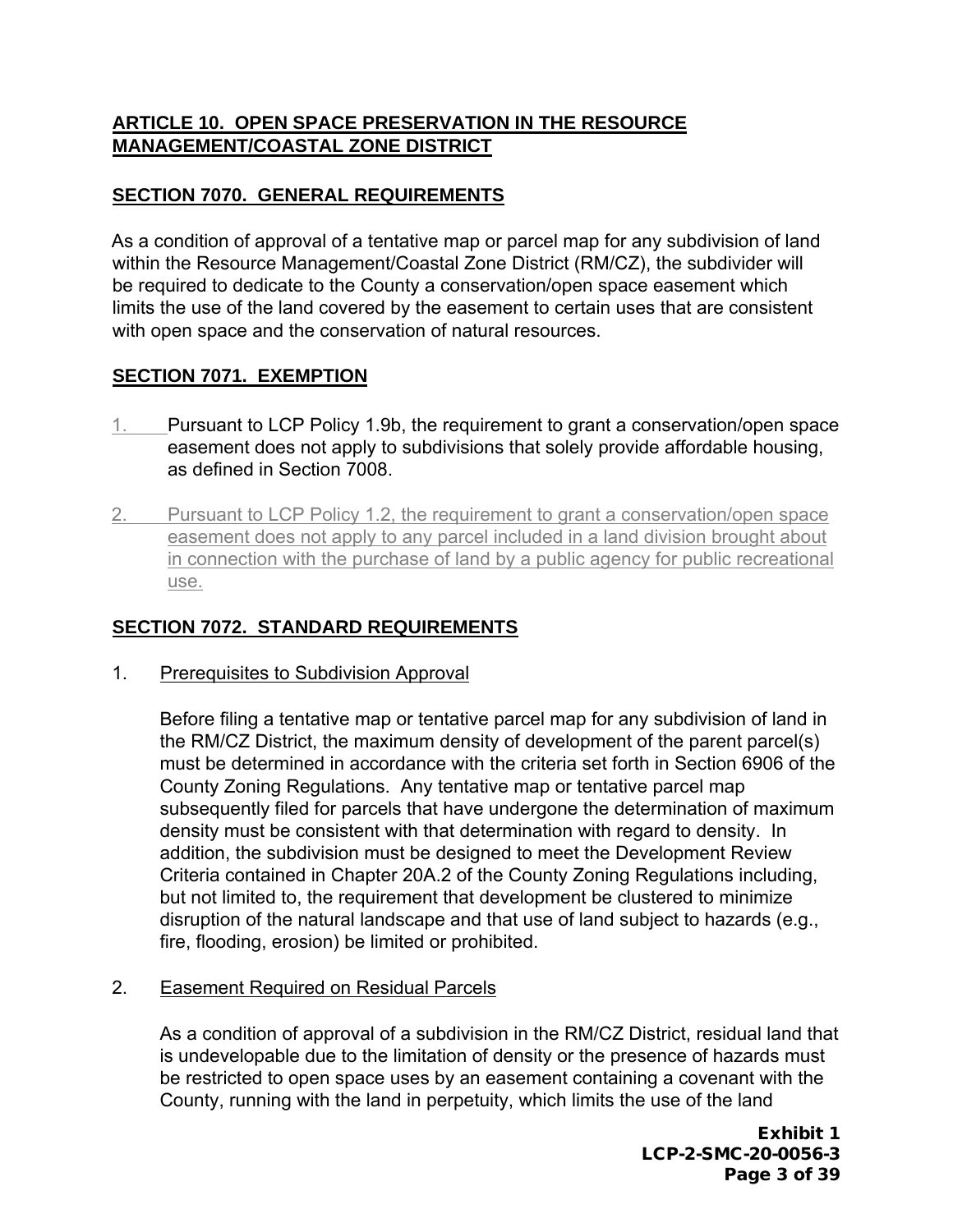covered by the easement to uses consistent with the definition of open space provided in this article.

# **SECTION 7073. PROCEDURE FOR DEDICATING CONSERVATION/OPEN SPACE EASEMENT**

Dedications of or offers to dedicate interests in real property for open space preservation shall be made in accordance with Section 7040.

> Exhibit 1 LCP-2-SMC-20-0056-3 Page 4 of 39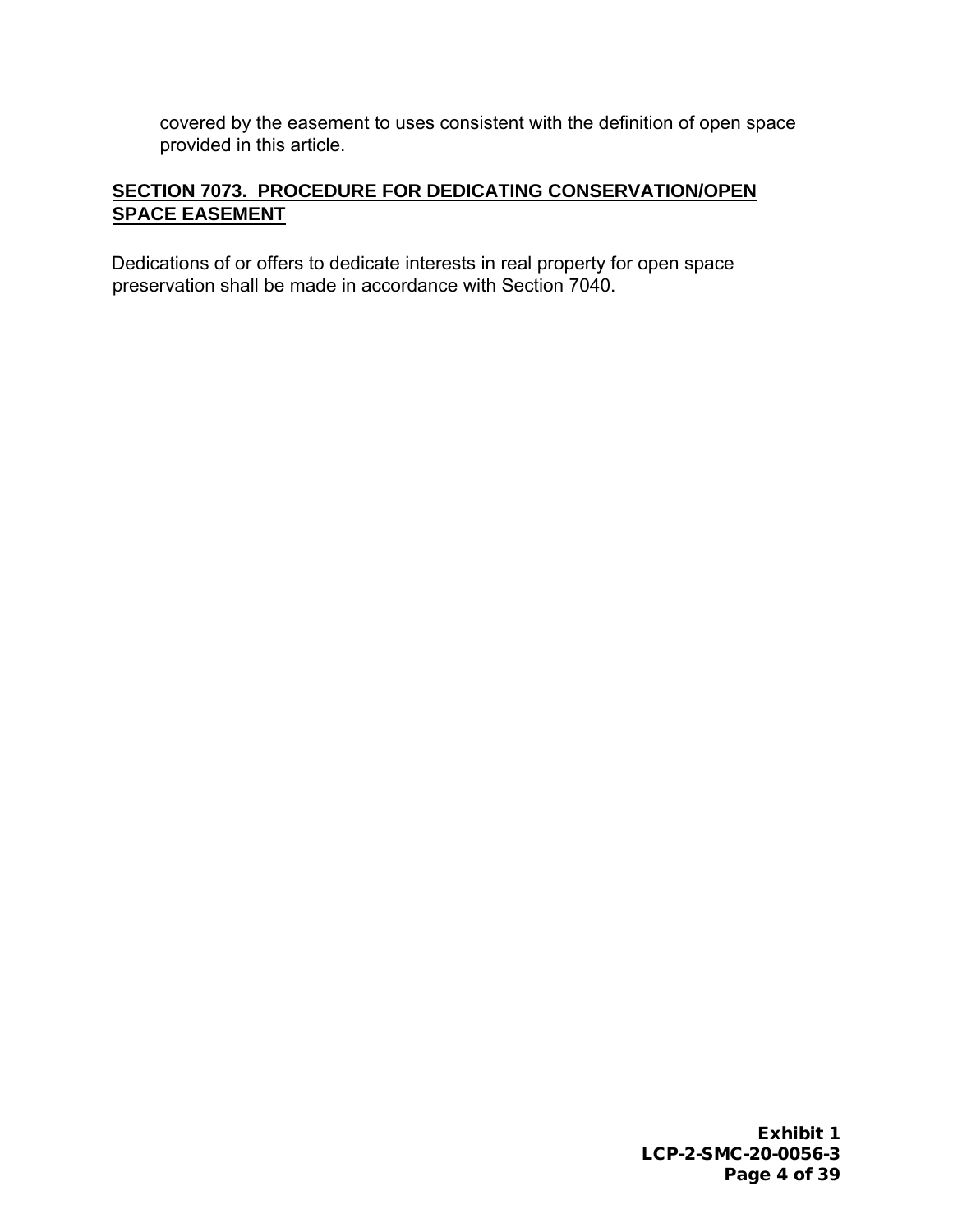# **CHAPTER 21A. "PAD" DISTRICT (PLANNED AGRICULTURAL DISTRICT)**

**SECTION 6350. PURPOSE OF THE PLANNED AGRICULTURAL DISTRICT.** The purpose of the Planned Agricultural District is to: 1) preserve and foster existing and potential agricultural operations in San Mateo County in order to keep the maximum amount of prime agricultural land and all other lands suitable for agriculture in agricultural production, and 2) minimize conflicts between agricultural and non-agricultural land uses by employing all of the following techniques:

- (a) establishing stable boundaries separating urban and rural areas and, when necessary, clearly defined buffer areas,
- (b) limiting conversions of agricultural lands around the periphery of urban areas to lands where the viability of existing agricultural use has already been severely limited by conflicts with urban uses, and where the conversion of such land would complete a logical and viable neighborhood and contribute to the establishment of a stable limit to urban development,
- (c) developing available lands not suitable for agriculture before converting agricultural lands,
- (d) assuring that public service and facility expansions and non-agricultural development do not impair agricultural viability, either through increased assessment costs or degraded air and water quality, and
- (e) assuring that all divisions of prime agricultural land (except those stated in (b)) and all adjacent development does not diminish the productivity of prime agricultural lands and other land suitable for agriculture.

**SECTION 6351. DEFINITIONS**. For the purposes of this Chapter, certain terms used herein are defined as follows:

- A. Prime Agricultural Land
	- 1. All land which qualifies for rating as Class I or Class II in the U.S. Department of Agriculture Soil Conservation Service Land Use Compatibility Classification, as well as all Class III lands capable of growing artichokes or Brussels sprouts.
	- 2. All land which qualifies for rating 80-100 in the Storie Index Rating.
	- 3. Land which supports livestock use for the production of food and fiber, and which has an annual carrying capacity equivalent to at least one animal unit per acre as defined by the U.S. Department of Agriculture.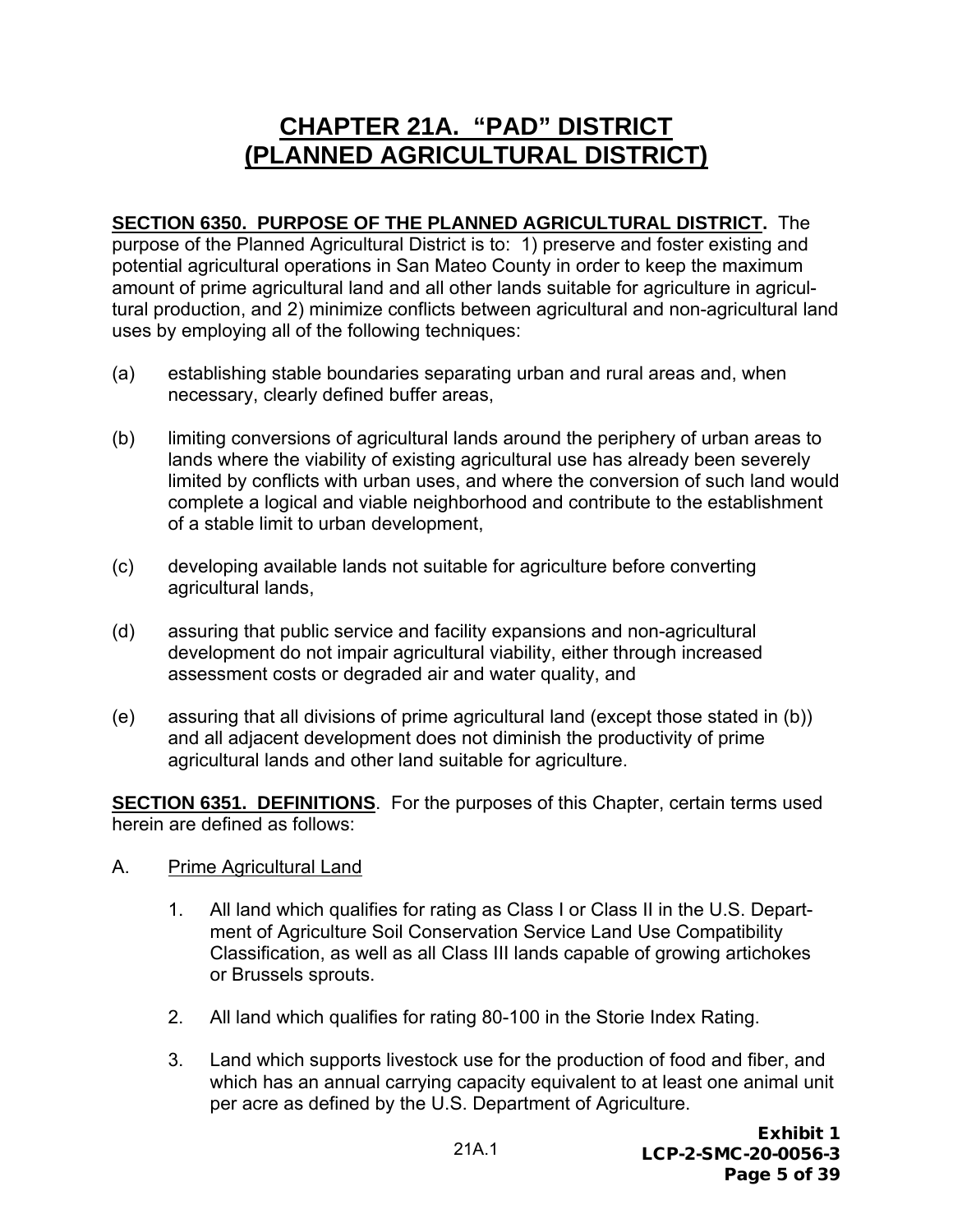- 4. Land planted with fruit or nut bearing trees, vines, bushes, or crops which have a non-bearing period of less than five years and which normally return during the commercial bearing period on an annual basis from the production of unprocessed agricultural plant production not less than \$200 per acre.
- 5. Land which has returned from the production of an unprocessed agricultural plant product on an annual value that is not less than \$200 per acre within three of the five previous years.

The \$200 per acre amount in subsection (4) and (5) shall be adjusted regularly for inflation, using 1965 as the base year, according to a recognized Consumer Price Index.

#### B. Lands Suitable for Agriculture

Land other than Prime Agricultural Land on which existing or potential agricultural use is feasible, including dry farming, animal grazing, and timber harvesting.

C. Other Lands

Any portion of a parcel in the Planned Agricultural District which does not meet the definition of Prime Agricultural Land or Lands Suitable for Agriculture.

D. Agriculture

Activities including, but not limited to, the cultivation of food, fiber, or flowers, and the grazing, growing or pasturing of livestock.

#### E. Uses Ancillary to Agriculture

Agricultural grading equipment supplies, agricultural rental supplies, topsoil stockpiling, and other similar uses determined to be appropriate by the Planning Director.

#### F. Non-Residential Development Customarily Considered Accessory to Agricultural Uses

Barns, storage/equipment sheds, stables for farm animals, including up to five (5) confined animals, fences, water wells, well covers, pump houses, water storage tanks, water impoundments, water pollution control facilities for agricultural purposes, and other similar uses determined to be appropriate by the Planning Director.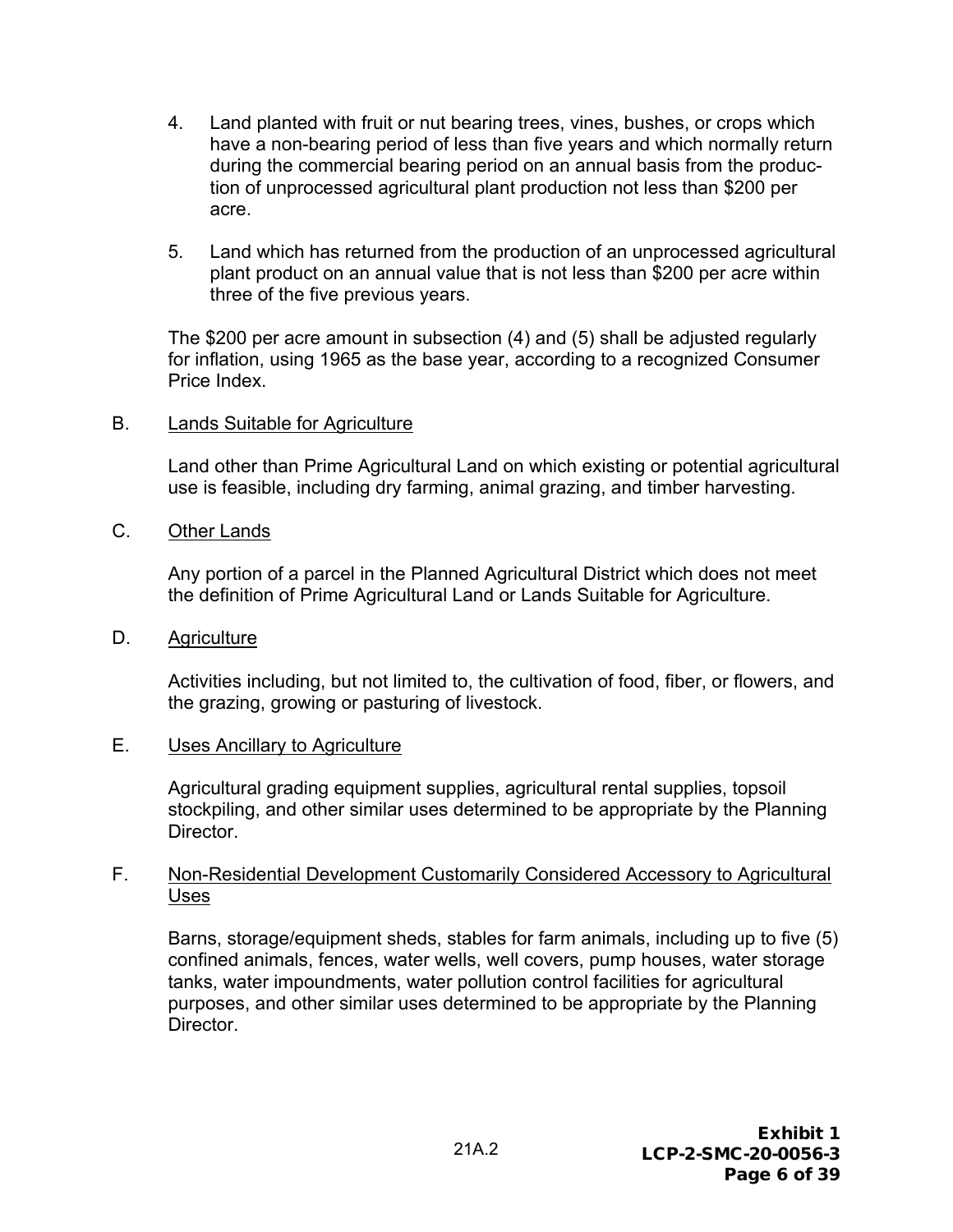#### G. Commercial Recreation

Country inns, commercial or other stables for more than five (5) confined animals, riding academies, campgrounds, rod and gun clubs, private beaches, food/gasoline/telephone services, hostels, and other similar uses determined to be appropriate by the Planning Commission.

#### H. Public Recreation

Lands and facilities serving primarily a recreation function which are operated by public agencies or other non-profit organizations. Public recreation facilities include, but are not limited to, public beaches, parks, recreation areas, natural preserves, wild areas and trails.

#### I. Land Division

The creation of any new property line whether by subdivision or other means.

#### J. Density Credits

The maximum number of land divisions permitted for a parcel computed in accordance with Section 6356. Credits may be combined for uses on a single parcel if the number of land divisions permitted is reduced accordingly; however, only one credit shall be assigned to an agricultural parcel. Only one dwelling unit or non-agricultural use shall be permitted per parcel.

#### K. Feasible

Capable of being accomplished in a successful manner within a reasonable period of time taking into account economic, environmental, social, and technological factors.

#### L. Non-Agricultural Parcel

After a Master Land Division Plan has been approved, the parcels which may be used for non-agricultural purposes.

#### M. Agricultural Parcel

After a Master Land Division has been approved, the remaining, large residual parcel restricted to agricultural uses by an easement as specified in Section 6361B.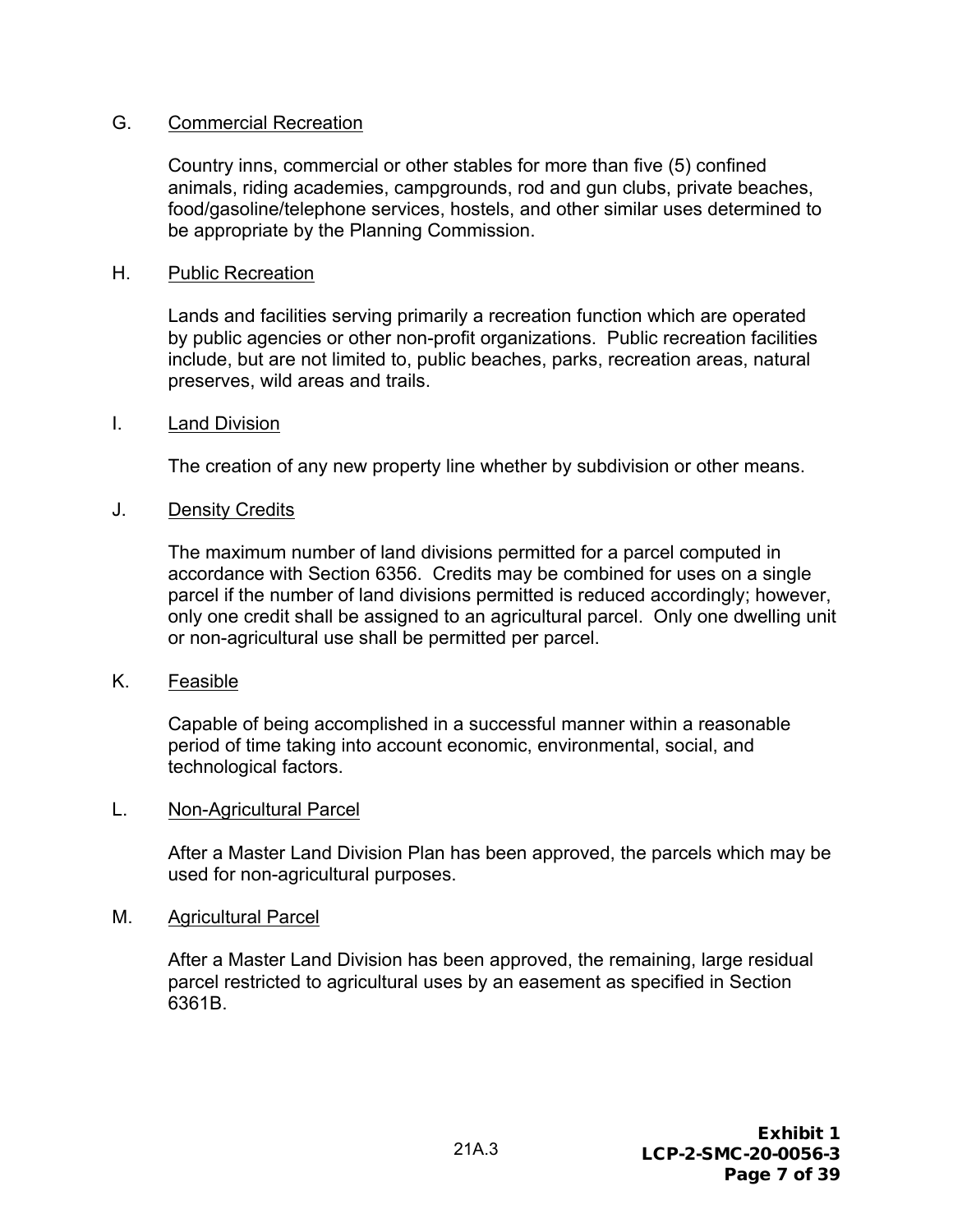# **SECTION 6352. USES PERMITTED**. The following uses are permitted in the PAD:

- A. On Prime Agricultural Lands
	- 1. Agriculture.
	- 2. Non-residential development customarily considered accessory to agricultural uses.
	- 3. Soil dependent greenhouses and nurseries provided that a soil management plan is prepared showing how open prime soils on the site will be preserved and how soils will be returned to their original condition when operations cease.
	- 4. Temporary roadstands for seasonal sale of produce grown in San Mateo County providing that (1) sales activities are limited to less than a ninemonth operating period per year, (2) all structures are of portable construction and shall be removed from the site within 10 days of the seasonal closure of the stand, (3) roadstand size shall be limited to 200 square feet and appearance, including signs, color and materials, is consistent with the policies of the certified LCP and meets the satisfaction of the Planning Director, and (4) access and parking requirements meet the satisfaction of the Director of Public Works, however, no impervious paving shall be required.
	- 5. Repairs, alterations, and additions to existing single-family residences.
	- 6. Keeping of pets in association with a one-family dwelling.
	- 7. Limited keeping of pets in association with a farm labor housing unit or multiple-family dwelling unit.
	- 8. Animal fanciers.

#### B. On Land Suitable for Agriculture and Other Lands

- 1. Agriculture.
- 2. Non-residential development customarily considered accessory to agricultural uses.
- 3. Dairies.
- 4. Greenhouses and nurseries.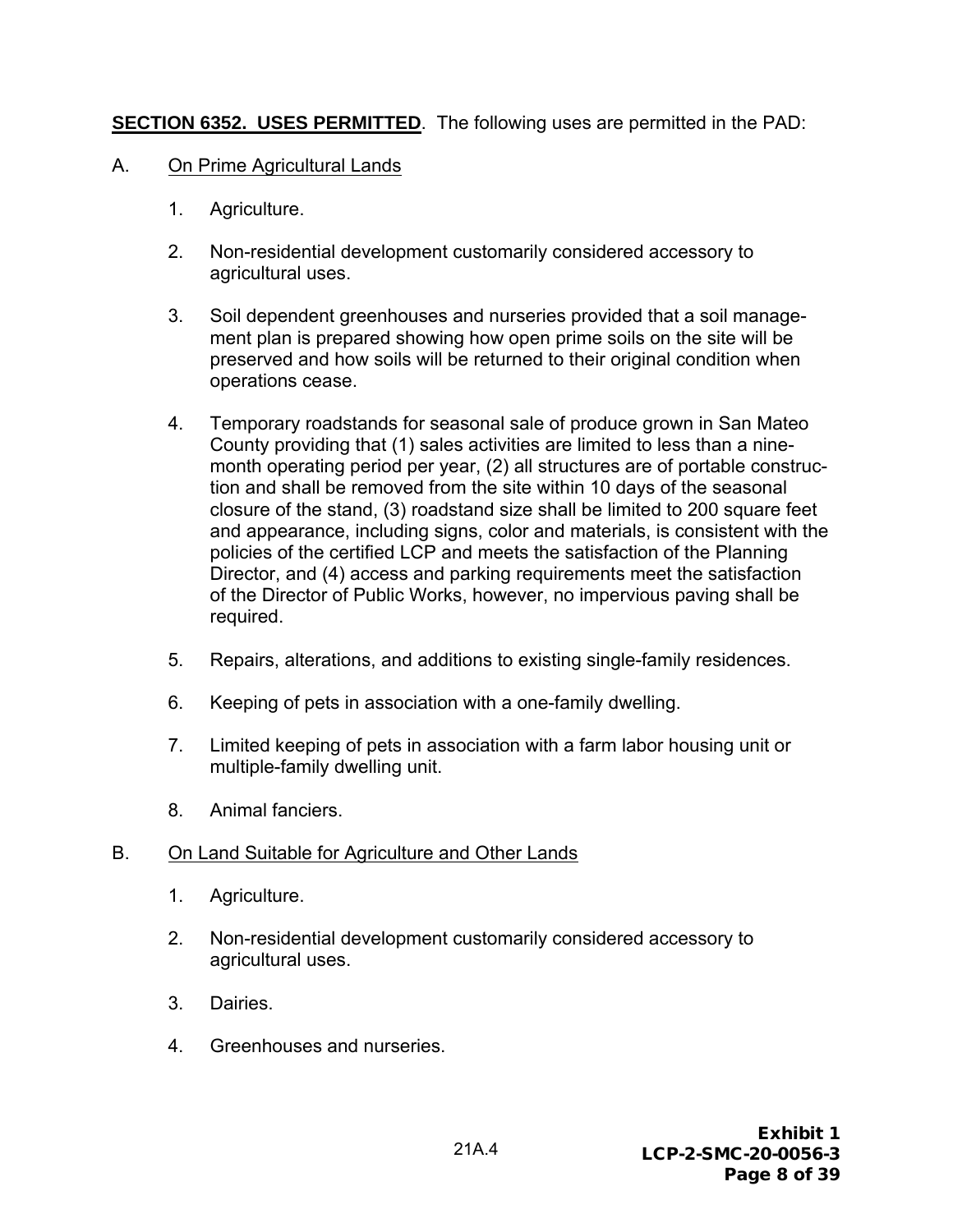- 5. Temporary roadstands for seasonal sale of produce grown in San Mateo County providing that (1) sales activities are limited to less than a ninemonth operating period per year, (2) all structures are of portable construction and shall be removed from the site within 10 days of the seasonal closure of the stand, (3) roadstand size shall be limited to 200 square feet and appearance, including signs, color and materials, is consistent with the policies of the certified LCP and meets the satisfaction of the Planning Director, and (4) access and parking requirements meet the satisfaction of the Director of Public Works, however, no impervious paving shall be required.
- 6. Repairs, alterations, and additions to existing single-family residences.
- 7. Keeping of pets in association with a one-family dwelling.
- 8. Limited keeping of pets in association with a farm labor housing unit or multiple-family dwelling unit.
- 9. Animal fanciers.

**SECTION 6353. USES PERMITTED SUBJECT TO THE ISSUANCE OF A PLANNED AGRICULTURAL PERMIT**. The following uses are permitted in the PAD subject to the issuance of a Planned Agricultural Permit, which shall be issued in accordance with the criteria set forth in Section 6355 of this ordinance.

Applications for Planned Agricultural Permits shall be made to the County Planning Commission and shall be considered in accordance with the procedures prescribed by the San Mateo County Zoning Ordinance for the issuance of use permits and shall be subject to the same fees prescribed therefore.

- A. On Prime Agricultural Lands
	- 1. Single-family residences.
	- 2. Farm labor housing.
	- 3. Public recreation/shoreline access trail (see Section 6355D.2).
	- 4. Non-soil dependent greenhouses and nurseries if no alternative building site on the parcel exists.
	- 5. Onshore oil and gas exploration, production, and minimum necessary related storage subject to the issuance of an oil well permit, except that no wells shall be located on prime soils.
	- 6. Uses ancillary to agriculture.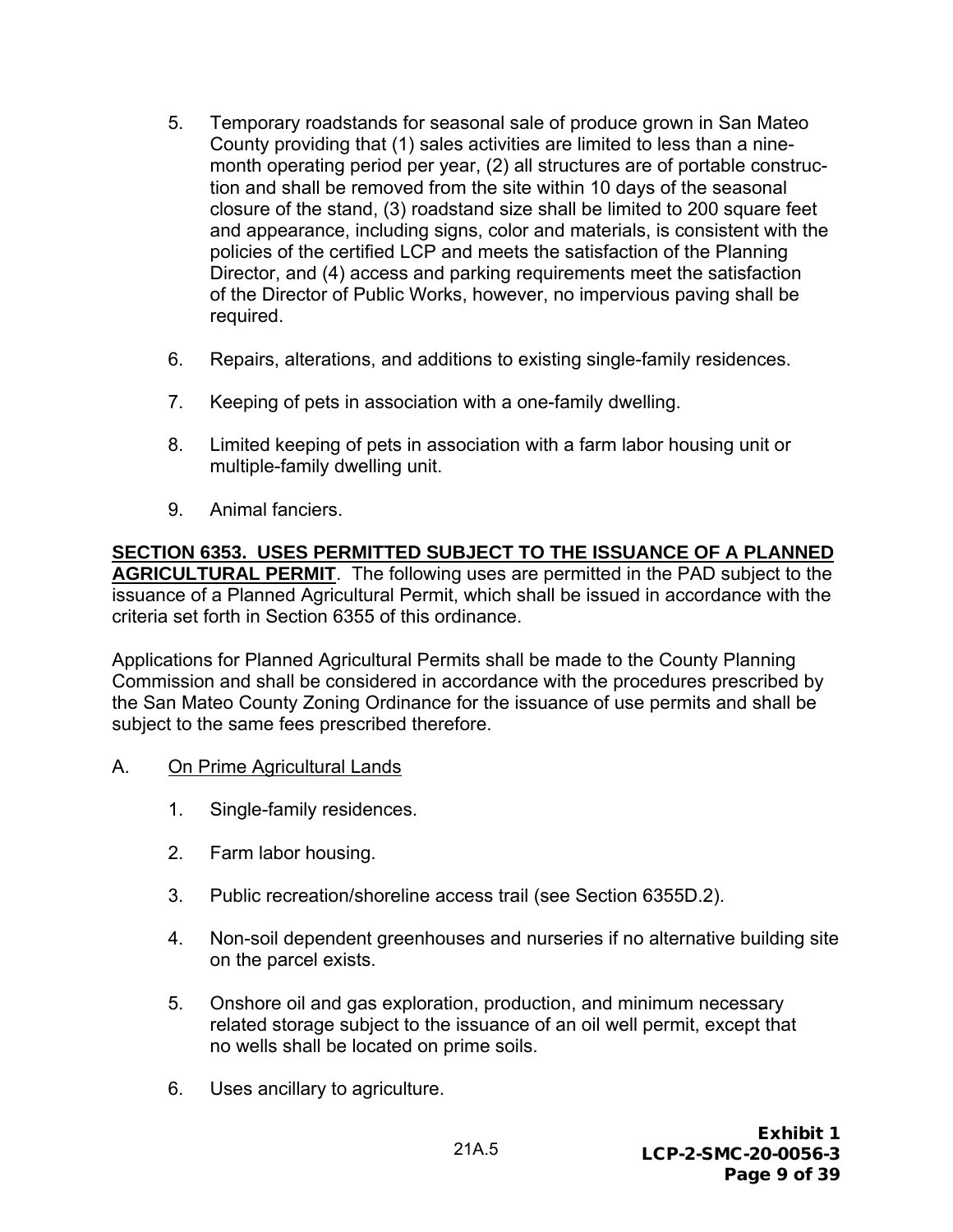- 7. Permanent roadstands for the sale of produce, providing that the amount of prime agricultural land converted does not exceed one-quarter (1/4) acre, and subject to the findings required for the approval of use permits established in Section 6503 of the San Mateo County Zoning Ordinance.
- 8. Facilities for the processing, storing, packaging, and shipping of agricultural products.
- 9. Commercial woodlots and temporary storage of logs.

# B. On Lands Suitable for Agriculture and Other Lands

- 1. Single-family residences.
- 2. Farm labor housing.
- 3. Multi-family residences if for affordable housing.
- 4. Public recreation/shoreline access trail (see Section 6355D.3 and 4).
- 5. Schools.
- 6. Fire stations.
- 7. Commercial recreation.
- 8. Aquacultural activities.
- 9. Wineries, subject to the findings required for the approval of use permits established in Section 6503 of the San Mateo County Zoning Ordinance.
- 10. Timber harvesting, commercial woodlots and log storage, providing that no commercial timber harvesting shall occur within 1,000 feet of any legal dwelling in existence on June 18, 1991, except under the following circumstances:
	- a. Timber harvesting operations for which all permits had been received on or before June 18, 1991, may complete operations in accordance with the terms and conditions of such permits.
	- b. Timber harvesting operations may occur within the 1,000-foot buffer zone with prior written approval of the owner of the affected dwelling, subject to the prior recordation of the statement specified in Section 6401.5.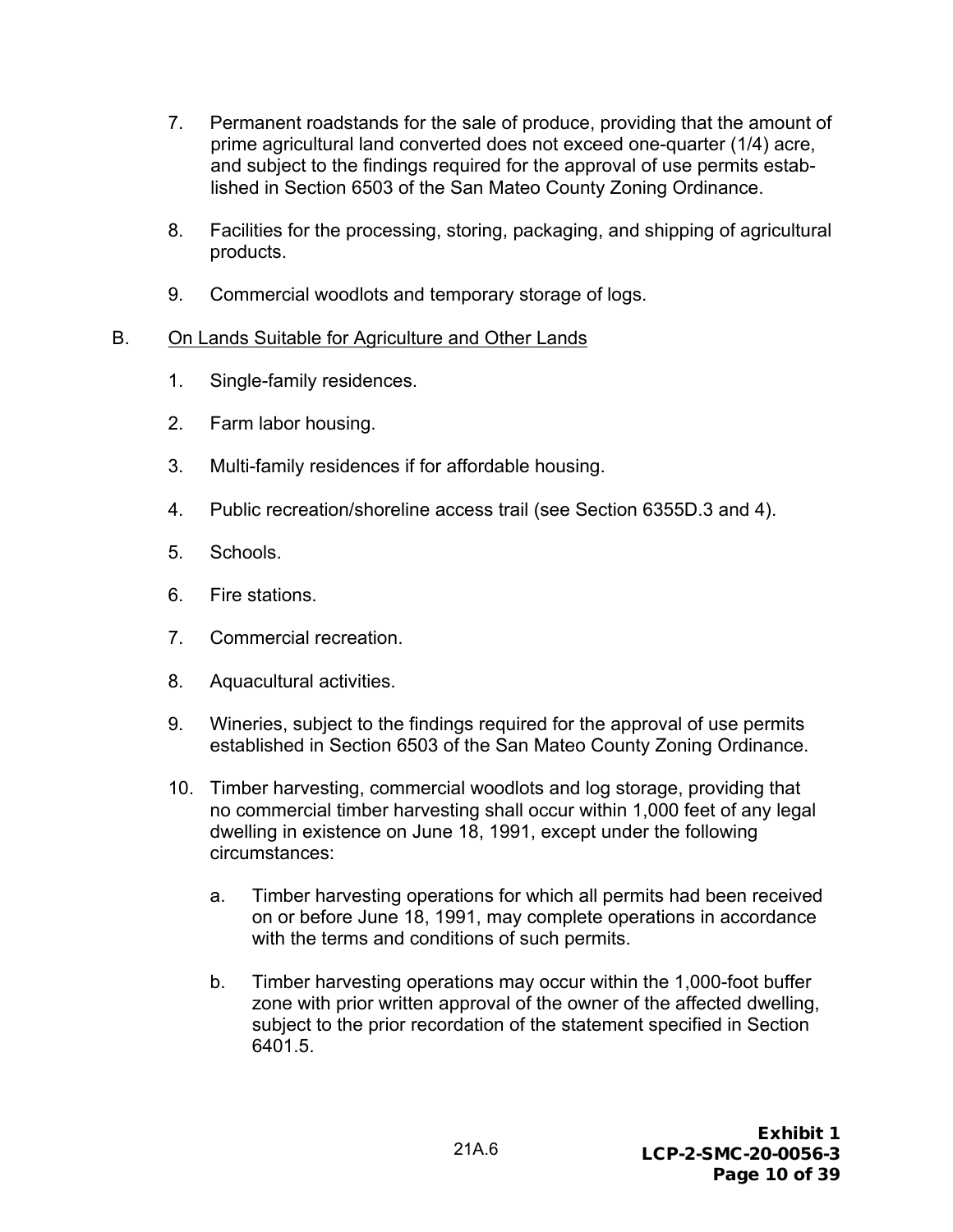c. Normal forest maintenance may be conducted within the 1,000-foot buffer zone, but shall be limited to: (a) removing dead, dying, or diseased trees and snags; (b) salvaging downed wood; (c) cutting trees for the purposes of developing viewsheds or landscape aesthetics in accordance with other applicable provisions of this Part and of Division VII, San Mateo County Ordinance Code; or (d) clearing for firebreaks, in accordance with requirements of the County Fire Marshal or other applicable fire authority having jurisdiction.

Notwithstanding the above, access roads to the site of timber harvesting operations may be constructed, improved, and used within the 1,000-foot buffer zone. The limitation on harvesting within 1,000 feet of an existing dwelling shall not apply to a dwelling located on the parcel which is proposed for timber harvesting.

For the purpose of this section, the distance from a dwelling shall be measured along the surface of the ground.<sup>1</sup>

- 11. Onshore oil and gas exploration, production, and storage subject to the issuance of an oil well permit.
- 12. Facilities for the processing, storing, packaging, and shipping of agricultural products.
- 13. Uses ancillary to agriculture.
- 14. Kennels or catteries, subject to a kennel/cattery permit.
- 15. Scientific/technical research and test facilities, provided a Planned Agricultural Permit shall only be issued for this use upon the following findings:
	- a. That the use is of a low-intensity nature with minimum of permanent construction required, no permanent on-site personnel or permanent on-site vehicles.
	- b. That the nature of the operation requires an open, isolated, and radio frequency interference-free environment.
	- c. That no manufacturing or industrial activities are involved.

<sup>1</sup> Not effective in the Coastal Zone unless and until certification without change by the California Coastal Commission. Certification had not occurred as of the reprinting date of this Chapter {July 1999}.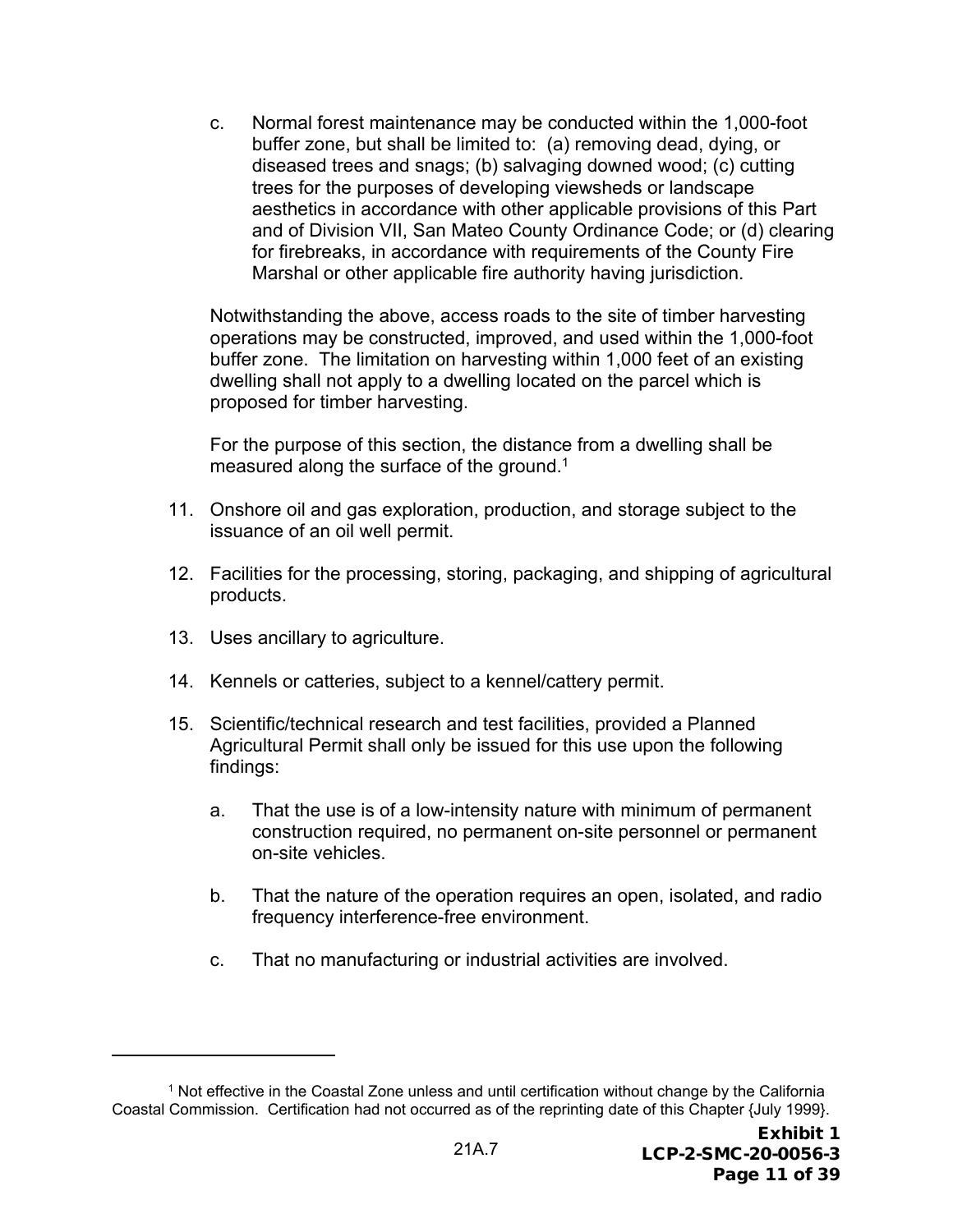- d. That the size, location and design of any proposed facility as well as level of activity on the site are compatible with the policies of the Local Coastal Program.
- e. That the proposed use does not impair existing or potential agricultural uses on the site or on surrounding properties. The applicant shall demonstrate how agriculture will not be impaired, including provisions for leasing portions of the site for agricultural uses.
- f. That the proposed use or facility does not create a potential for any health or safety hazard.
- g. That the applicant for such a facility shall describe the manner in which other users might be accommodated in sharing the proposed facility so as to avoid the duplication of such facilities in the future.
- h. That the applicant demonstrate that no feasible sites exist in the RM, RM-CZ, TPZ, or TPZ-CZ zones for the proposed facility.
- 16. Permanent roadstands for the sale of produce, subject to the findings required for the approval of use permits established in Section 6503 of the San Mateo County Zoning Ordinance.

**SECTION 6354. LAND DIVISIONS**. All land divisions permitted in the PAD are subject to the issuance of a Planned Agricultural Permit.

# **SECTION 6355. SUBSTANTIVE CRITERIA FOR ISSUANCE OF A PLANNED**

**AGRICULTURAL PERMIT**. It shall be the responsibility of an applicant for a Planned Agricultural Permit to provide factual evidence which demonstrates that any proposed land division or conversion of land from an agricultural use will result in uses which are consistent with the purpose of the Planned Agricultural District, as set forth in Section 6350. In addition, each application for a division or conversion of land shall be approved only if found consistent with the following criteria:

- A. General Criteria
	- 1. The encroachment of all development upon land which is suitable for agricultural use shall be minimized.
	- 2. All development permitted on a site shall be clustered.
	- 3. Every project shall conform to the Development Review Criteria contained in Chapter 20A.2 of the San Mateo County Ordinance Code.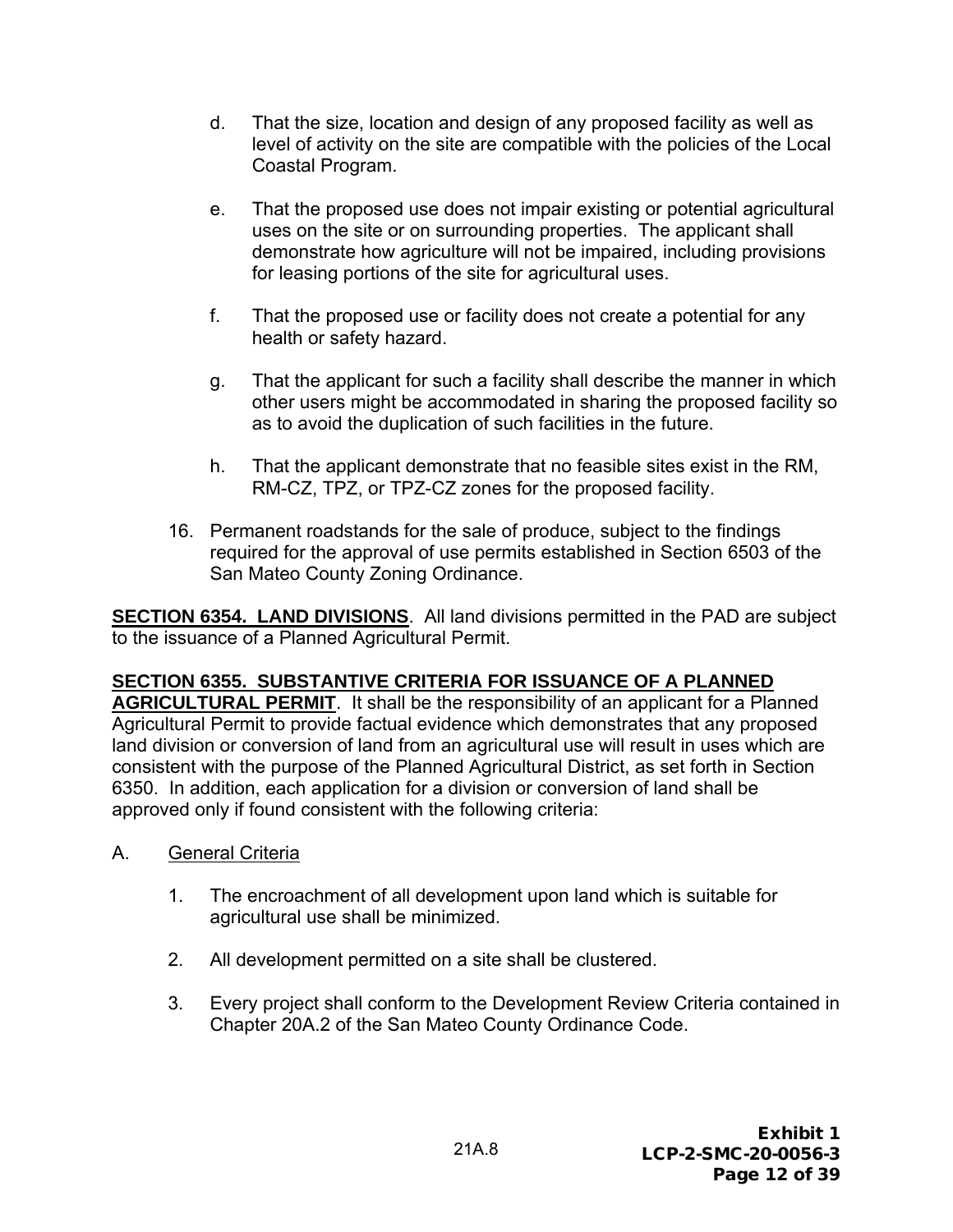#### B. Water Supply Criteria

- 1. The existing availability of an adequate and potable well water source shall be demonstrated for all non-agricultural uses according to the following criteria: (a) each existing parcel developed with non-agricultural uses, or parcel legalized in accordance with Local Coastal Program Policy 1.29, shall demonstrate a safe and adequate well water source located on that parcel, and (b) each new parcel created by a land division shall demonstrate a safe and adequate well water source located either (1) on that parcel, or (2) on the larger property that was subdivided to create the new parcel, provided that a single well water source may not serve more than four (4) new parcels.
- 2. Adequate and sufficient water supplies needed for agricultural production and sensitive habitat protection in the watershed are not diminished.
- 3. All new non-agricultural parcels are severed from land bordering a stream and their needs prohibit the transfer of riparian rights.

#### C. Criteria for the Division of Prime Agricultural Land

- 1. Prime Agricultural Land which covers an entire parcel shall not be divided.
- 2. Prime Agricultural Land within a parcel shall not be divided unless it can be demonstrated that existing or potential agricultural productivity of all resulting parcels would not be diminished.
- 3. Prime Agricultural Land within a parcel will not be divided when the only building site would be on such Prime Agricultural Land.

#### D. Criteria for the Conversion of Prime Agricultural Lands

1. General Criteria

Prime Agricultural Land within a parcel shall not be converted to uses permitted by a Planned Agricultural Permit unless it can be demonstrated that:

- a. No alternative site exists on the parcel for the use,
- b. Clearly defined buffer areas are provided between agricultural and non-agricultural uses,
- c. The productivity of an adjacent agricultural land will not be diminished, and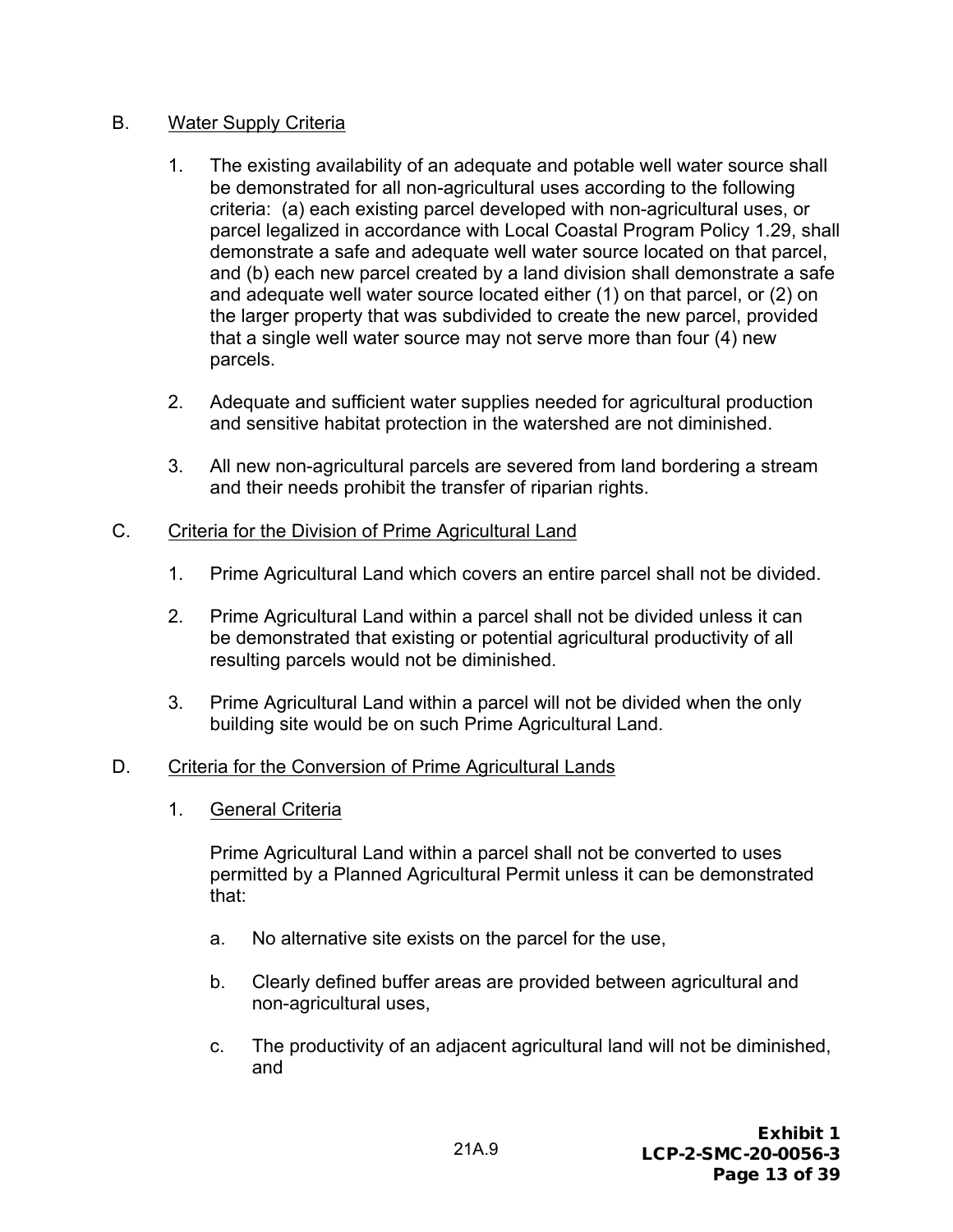- d. Public service and facility expansions and permitted uses will not impair agricultural viability, including by increased assessment costs or degraded air and water quality.
- 2. Public Recreation Facilities Criteria

For a recreation facility on land owned by a public agency before the effective date of this ordinance, the following additional criteria applies:

- a. The agency, as a condition of approval of the Planned Agricultural Permit, executes a recordable agreement with the County that all prime agricultural land and other land suitable for agriculture which is not needed for recreational development or for the protection and vital functioning of a sensitive habitat will be permanently protected for agriculture.
- b. The agency, whenever legally feasible, agrees to lease the maximum amount of agricultural land to active farm operators on terms compatible with the primary recreational and habitat use.

#### 3. Agriculturally Related Uses Criteria

For uses ancillary to agriculture, facilities for the processing, storing packaging and shipping of agricultural products, and commercial woodlots and temporary storage of logs, the following additional criteria applies:

- a. The area of Prime Agricultural Land converted shall be as small as possible, and,
- b. In all cases, the area of Prime Agricultural Land converted shall not exceed 3 acres.

#### E. Criteria for the Division of Lands Suitable for Agriculture and Other Lands

Lands suitable for agriculture and other lands shall not be divided unless it can be demonstrated that existing or potential agricultural productivity of any resulting agricultural parcel would not be reduced.

#### F. Criteria for the Conversion of Lands Suitable for Agriculture and Other Land

All lands suitable for agriculture and other lands within a parcel shall not be converted to uses permitted by a Planned Agricultural Permit unless all of the following criteria are met:

1. all agriculturally unsuitable lands on the parcel have been developed or determined to be undevelopable, and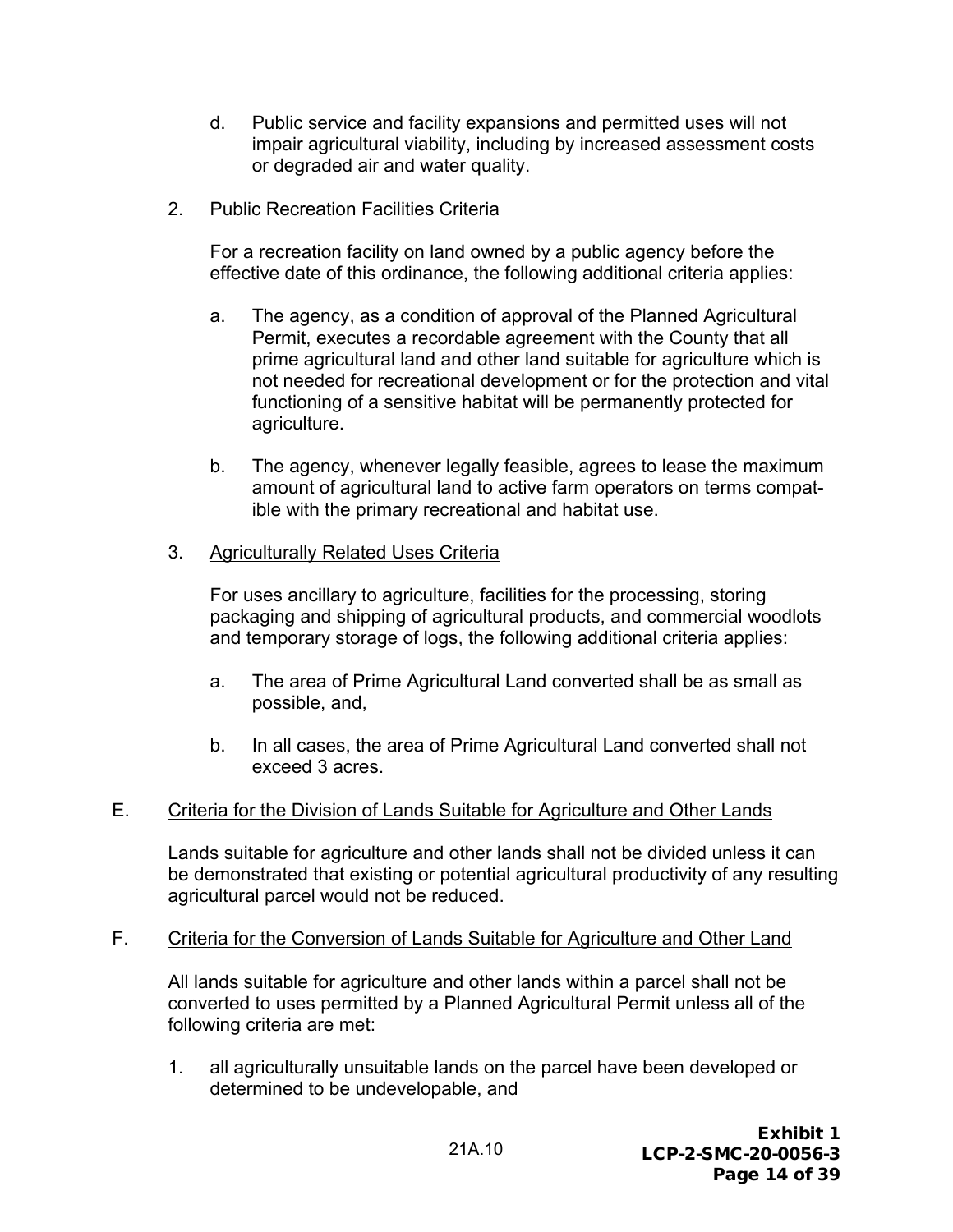- 2. continued or renewed agricultural use of the soils is not capable of being accomplished in a successful manner within a reasonable period of time, taking into account economic, environmental, social, and technological factors (Section 30108 of the Coastal Act), and
- 3. clearly defined buffer areas are developed between agricultural and nonagricultural uses, and
- 4. the productivity of any adjacent agricultural lands is not diminished, including the ability of the land to sustain dry farming or animal grazing, and
- 5. public service and facility expansions and permitted uses do not impair agricultural viability, either through increased assessment costs or degraded air and water quality, and

For parcels adjacent to urban areas, permit conversion if the viability of agricultural uses is severely limited by conflicts with urban uses, and the conversion of land would complete a logical and viable neighborhood and contribute to the establishment of a stable limit to urban development, and conditions 3, 4, and 5 of this subsection are satisfied.

**SECTION 6356. MAXIMUM DENSITY OF DEVELOPMENT**. In the Planned Agricultural District, for purposes of determining the maximum total number of density credits accumulated on any parcel, the following system shall be used:

The total parcel shall be compared against the criteria of this section in the order listed. Once considered under a criterion, a segment of the parcel shall not be considered under subsequent criteria. When the applicable criteria have been determined for each of the areas, any portion of the parcel which has not yet been assigned a maximum density accumulation shall be assigned a density of one density credit per 40 acres. The sum of densities accrued under all applicable categories shall constitute the maximum density of development permissible under this section. If the fractional portion of the number of density credits allowed is equal to or greater than .5, the total number of density credits allowed shall be rounded up to the next whole density credit. If the fraction is less than .5, the fractional unit shall be deleted. All legal parcels shall accumulate at least one density credit.

Expanded or additional non-agricultural uses shall only be permitted on a parcel when there are enough density credits available to that parcel to meet the density credit requirements of this Section for both (a) existing uses, and (b) any expanded or additional uses, and only where such development meets all other applicable policies of the Local Coastal Program.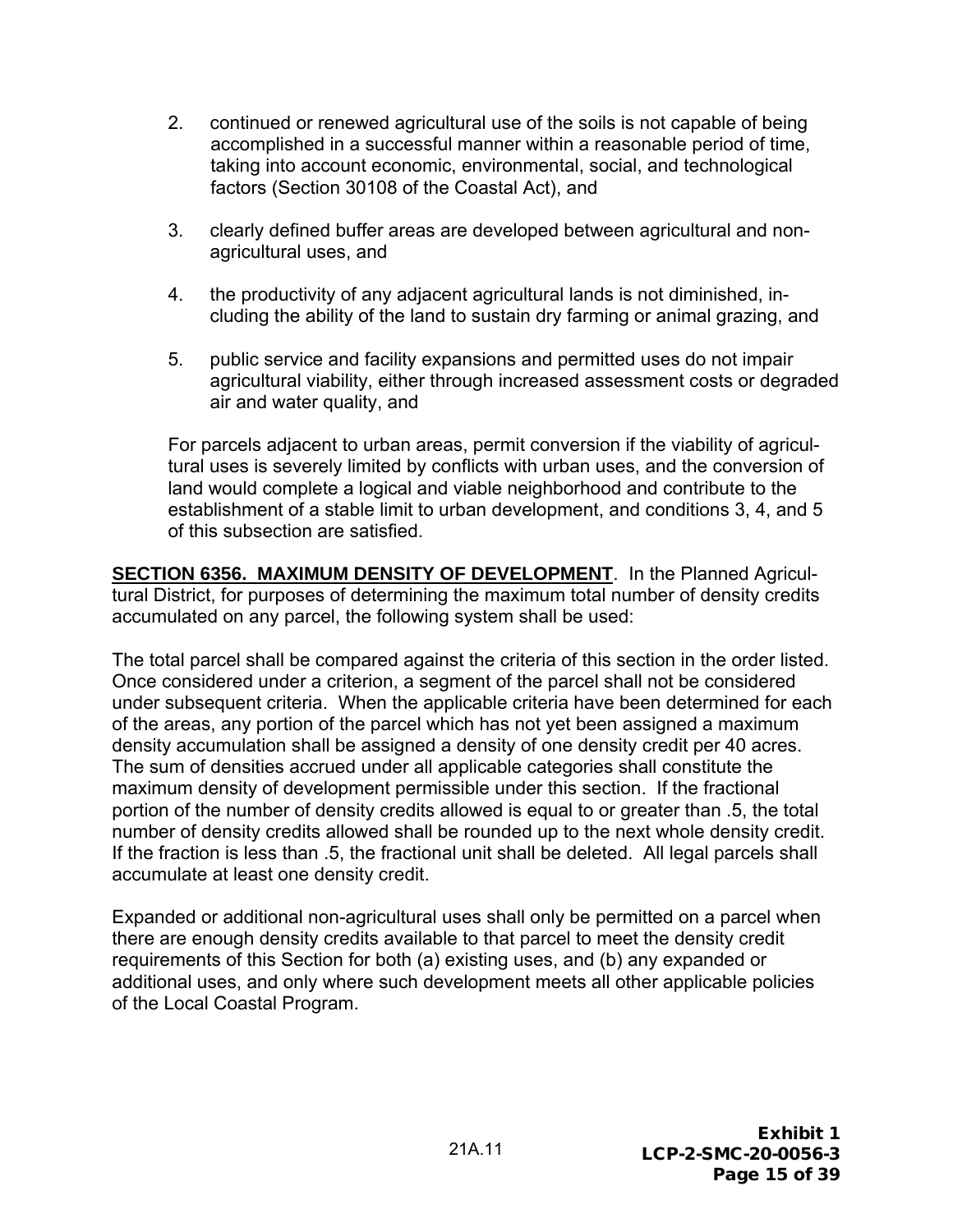#### Amount of Development Allowed for Non-agricultural Uses, Except Visitor-Serving, Commercial Recreation, and Public Recreation Uses

For new or expanded non-agricultural uses, except visitor-serving, commercial recreation, and public recreation uses, one density credit shall be required for each 315 gallons, or fraction thereof, of average daily water use during the two months of highest water use in a year. This requirement applies to water use by or resulting from the nonagricultural use, including landscaping, swimming pools and all other appurtenant uses.

#### Residential Uses

For new or expanded residential uses, a single-family dwelling unit shall be deemed to use 315 gallons of water per day during the two months of highest water use in a year (including landscaping, swimming pools and all other appurtenant uses).

#### Non-Agricultural Uses Except Visitor-Serving Uses

For non-agricultural uses, except visitor-serving uses, the amount of development allowed for each density credit in accordance with the requirements of this policy shall be the amount stated in Table 1.5 in the column headed "Number of Measuring Units Per Density Credit Based on Peak Daily Water Use With Conservation Fixtures."

#### Amount of Development Allowed for Visitor-Serving, Commercial Recreation, and Public Recreation Uses

For new or expanded visitor-serving, commercial recreation, and public recreation uses, one density credit shall be required for the first 945 gallons, or fraction thereof, of average daily water use during the two months of highest water use in a year. One additional density credit shall be required for each 630 gallons, or fraction thereof, of average daily water use during the two months of highest water use in a year.

This requirement applies to water use by or resulting from the visitor-serving use, including landscaping, swimming pools and all other appurtenant uses. The 945-gallon water use allowance for one density credit may be applied one time only on a parcel.

For visitor-serving, commercial recreation, and public recreation uses listed in Table 1.5, the amount of development allowed for each density credit in accordance with the requirements of this policy shall be:

#### First Density Credit

For one density credit or the first density credit when multiple density credits are available, either 1-1/2 times the amount stated in Table 1.5 in the column headed "Number of Measuring Units Per Density Credit Based on Peak Daily Water Use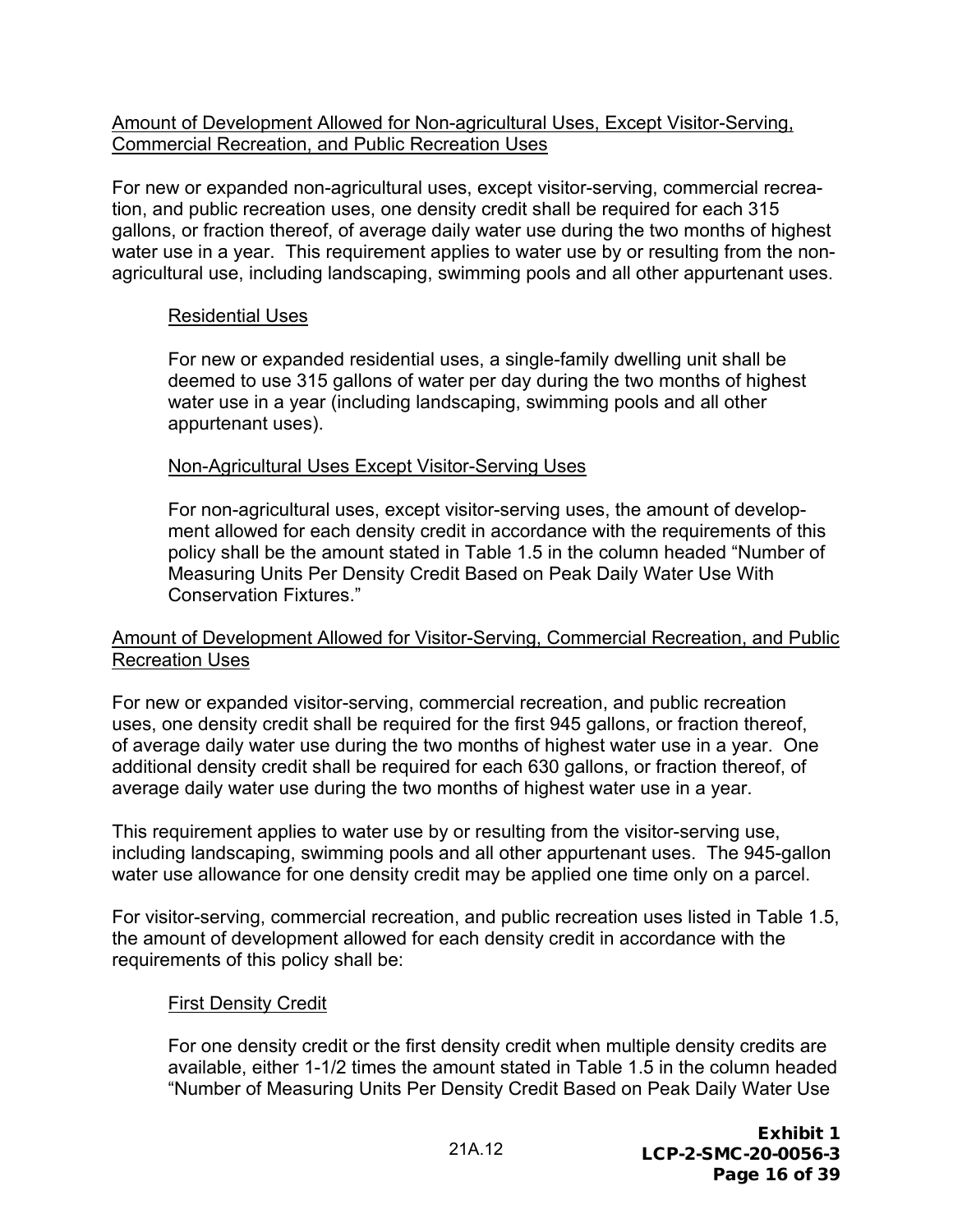With Conservation Fixtures," or the amount stated in that column and a residential dwelling unit associated with a visitor-serving facility that is occupied by the facility owner or operator.

#### Additional Density Credits

For each additional density credit, the amount stated in Table 1.5 in the column headed "Number of Measuring Units Per Density Credit Based on Peak Daily Water Use With Conservation Fixtures."

For the purpose of this provision, "visitor-serving, commercial recreation, and public recreation uses" shall be only those lands and facilities listed in LCP Policies 11.1, 11.2 and 11.3, and only if those lands and facilities specifically enhance public opportunities for coastal recreation.

As an interim limit, no more than 600 visitor-serving lodging units may be approved in the rural Coastal Zone, as specified by LCP Policy 1.23.

The provisions of this section will not apply to agriculture, farm labor housing, a residential dwelling unit associated with a visitor-serving facility that is occupied by the facility owner of operator, or affordable housing to the extent authorized in Policy 3.23 of the Local Coastal Program on March 25, 1986, or other structures considered to be accessory to agriculture under the same ownership.

#### A. Prime Agricultural Lands

One density credit per 160 acres for that portion of a parcel which is prime agricultural land as defined in Section 6351 (i.e., the number of acres of Prime Agricultural Land divided by 160).

#### B. Lands With Landslide Susceptibility

One density credit per 160 acres for that portion of a parcel which lies within any of the three least stable categories (Categories V, VI and L) as shown on the U.S. Geological Survey Map MF 360, "Landslide Susceptibility in San Mateo County" or its current replacement (i.e., the number of acres of land susceptible to landslides divided by 160).

#### C. Land With Slope 50% or Greater

One density credit per 160 acres for that portion of a parcel which has a slope 50% or greater (i.e., the number of acres of land with a slope 50% or greater divided by 160).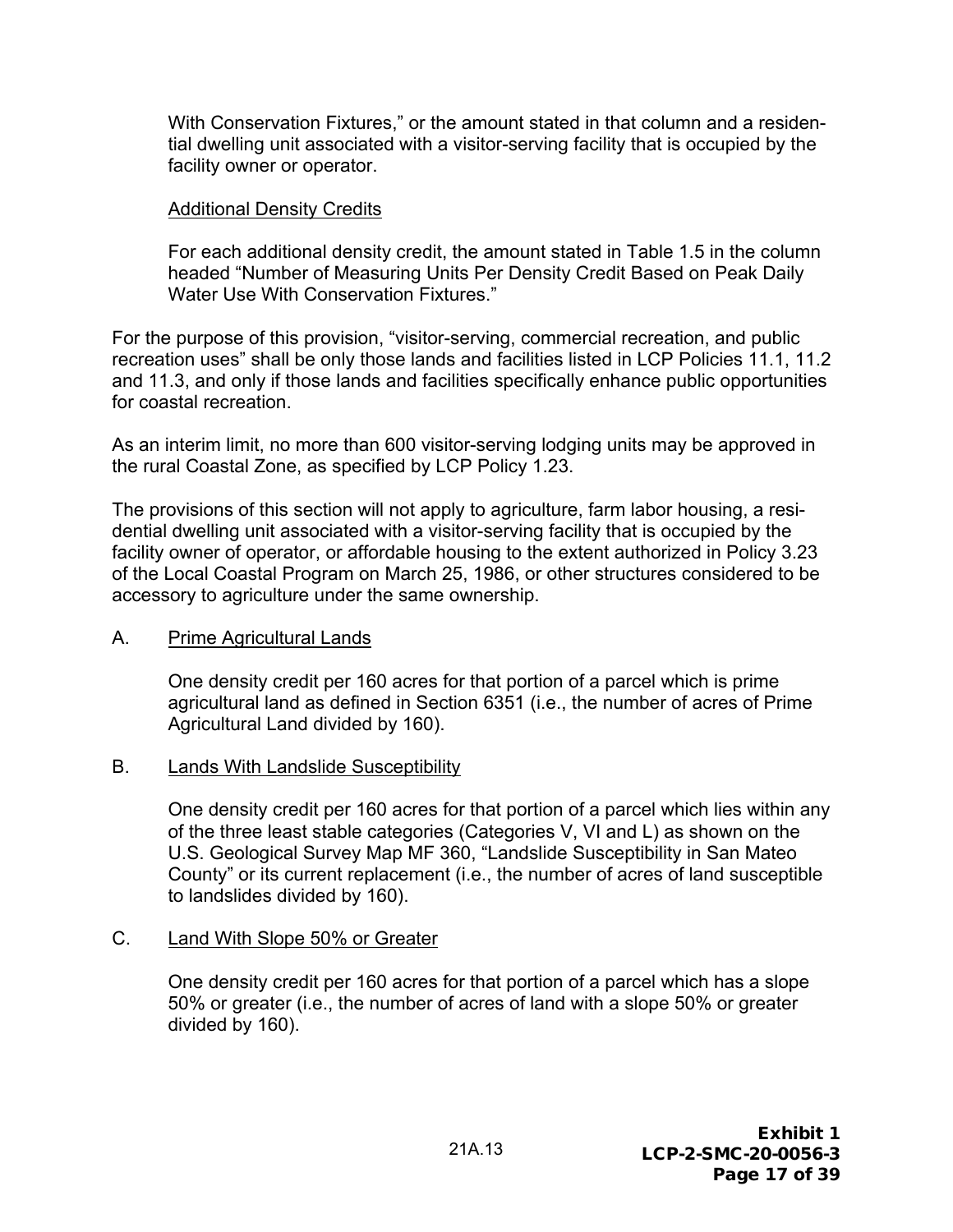#### D. Remote Lands

One density credit per 160 acres for that portion of a parcel over 1/2 mile from a public road that was an existing, all-weather through public road before the County Local Coastal Program was initially certified in November 1980 (i.e., the number of acres of remote land divided by 160).

#### E. Land With Slope 30% But Less Than 50%

One density credit per 80 acres for that portion of a parcel which has a slope 30% but less than 50% (i.e., the number of acres of land with a slope 30%, but less than 50% divided by 80).

#### F. Land Within Rift Zones or Active Faults

One density credit per 80 acres for that portion of a parcel which is located within the rift zone or zone of fractured rock of an active fault as defined by the U.S. Geological Survey and mapped on USGS Map MF 355, "Active faults, probably active faults, and associated fracture zones in San Mateo County," or its current replacement (i.e., the number of acres of land within rift zones or active faults divided by 80).

#### G. Lands Within Flood Hazard Areas

One density credit per 60 acres for that portion of a parcel falling within a 100 year floodplain as most recently defined by the Federal Emergency Management Agency, the U.S. Geological Survey, or the U.S. Army Corps of Engineers (i.e., the number of acres of land within the 100-year floodplain divided by 60).

#### H. Land With Slope 15% But Less Than 30%

One density credit per 60 acres for that portion of a parcel with a slope in excess of 15% but less than 30% (i.e., the number of acres of land with a slope 15%, but less than 30% divided by 60).

#### I. Land Within Agricultural Preserves or Exclusive Agricultural Districts

One density credit per 60 acres for that portion of a parcel within agricultural preserves or the exclusive Agricultural Districts as defined in the Resource Conservation Area Density Matrix policy on March 25, 1986 (i.e., the number of acres of land within Agricultural Preserves or Exclusive Agricultural Districts divided by 60).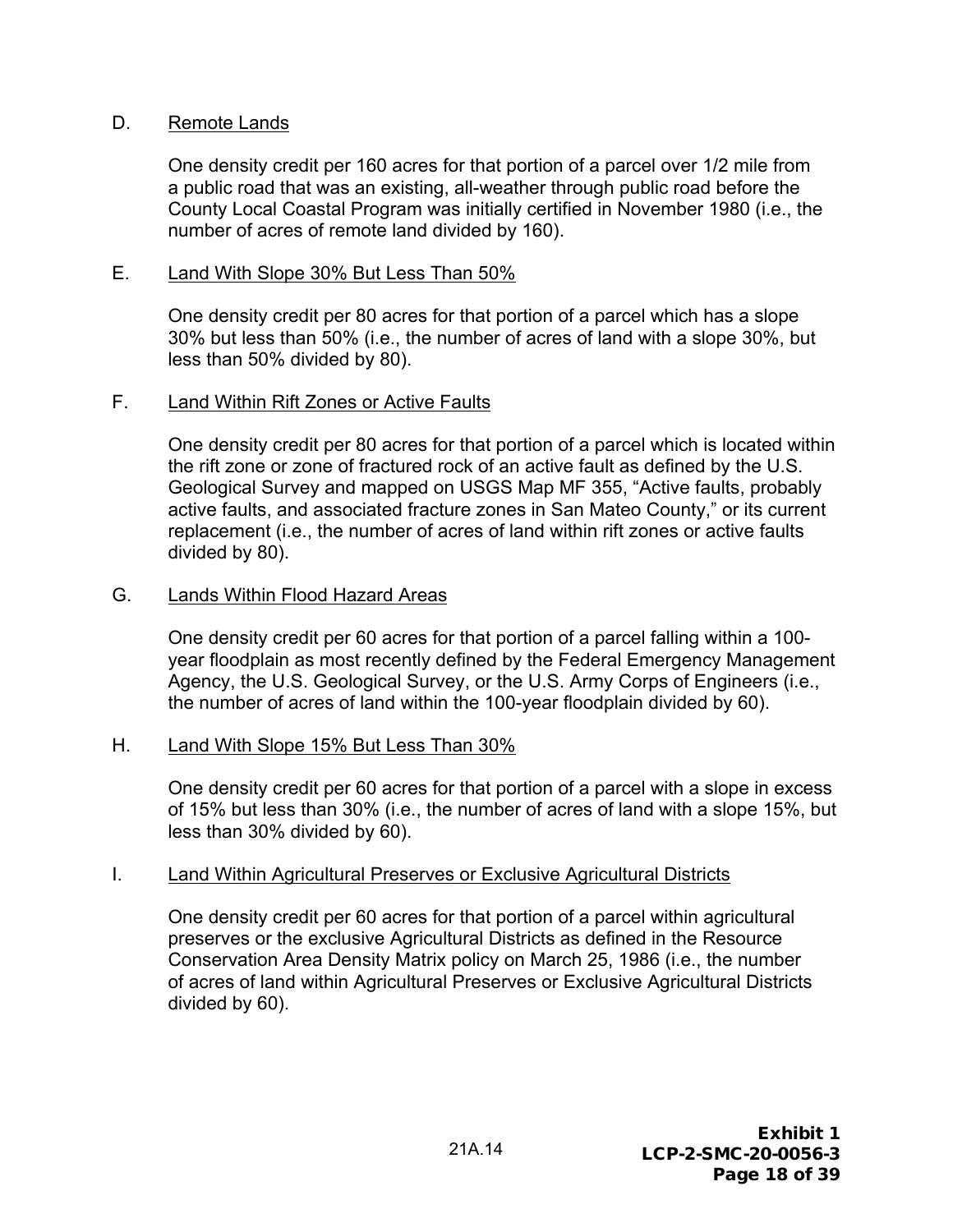#### J. All Other Lands

One density credit per 40 acres for that portion or portions of a parcel not within the above areas (i.e., the number of acres of all other land divided by 40).

If the same portion of a parcel is covered by two or more of the subsections A. and J., the density credit for that portion shall be calculated solely on the basis of the subsection which permits the least density credit.

#### **SECTION 6357. DENSITY BONUS AND TRANSFER**.

#### A. Consolidating Parcels

In addition to the maximum density of development permitted, bonus densities may be granted when contiguous parcels are combined to form a larger parcel, provided that the density bonus is granted in accordance with LCP Policy 5.11, including deed restriction requirements that any subsequent land division of the merged property shall result in at least one agricultural parcel whose area is greater than the largest parcel before consolidation. The bonus for a proposed combination shall be calculated by:

- 1. determining the total number of density credits on all parcels included in a master development plan, and
- 2. multiplying that total by 25% if the merger is entirely of parcels of 40 acres or less, or by 10% if some or all of the parcels combined are larger than 40 acres.

The merged parcel shall be entitled to the number of density credits allowed prior to merger, plus the bonus calculated under this subsection. Once a parcel or portion of a parcel has been granted bonus density credits as a result of a merger under this subsection, no additional bonus credit(s) may be granted for subsequent merger activities involving that parcel or a portion of that parcel.

#### B. Agricultural Water Improvements

In addition to the maximum density of development permitted, bonus density credit(s) shall be granted for development of new agricultural water storage capacity in accordance with the following table, upon determination by the Planning Commission and Agricultural Advisory Committee that such water capacity is needed, and will be utilized to provide water exclusively for agricultural cultivation or livestock operations. This provision shall apply to:

1. Construction of new water storage facilities, and,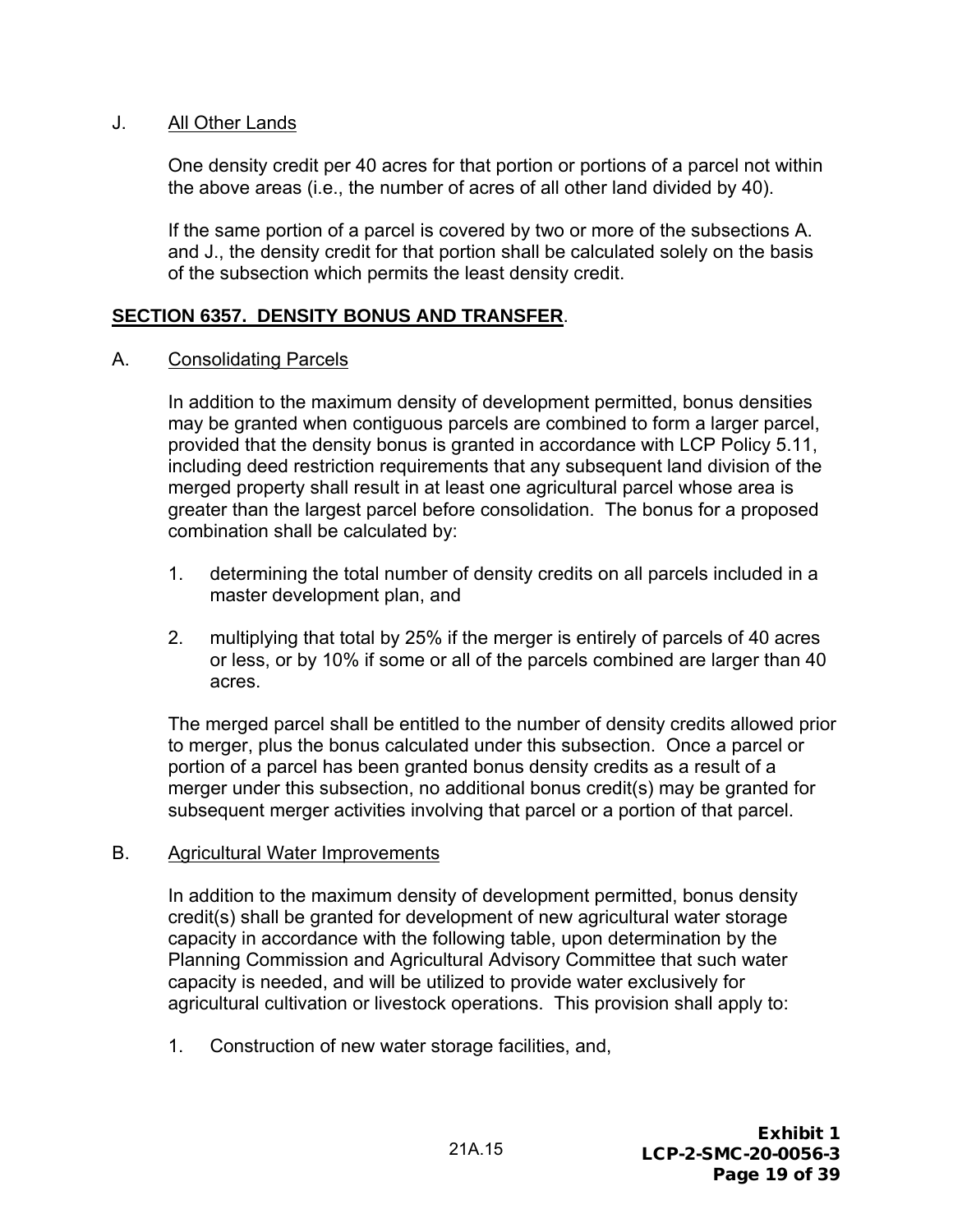| <b>NEW STORAGE CAPACITY</b><br>(acre-feet) | <b>BONUS DENSITY</b><br>(dwelling units) |
|--------------------------------------------|------------------------------------------|
| $0 - 12.24$                                | 0.0                                      |
| $12.25 - 24.49$                            | 1.0                                      |
| $24.50 - 36.74$                            | 15                                       |
| $36.75 - 48.99$                            | 20                                       |
| $49.00 - 61.24$                            | Density allocated at                     |
| Greater than 61.25                         | above rate                               |

2. Enlargement of existing water storage facilities (excluding maintenance/dredging activities).

Bonus density credits may be applied on-site, or transferred to another parcel within the rural Coastal Zone, upon determination by the Planning Commission that suitable sites are available on the recipient parcel in accordance with the policies and standards of the Local Coastal Program, providing that density credits are not used to convert Prime Agricultural Land, or locate development within scenic corridors. Frequency of density transfer shall not be limited, providing that each density transfer conforms with the requirements of this section, and appropriate processing fees are collected. At maximum four density credits, whether authorized by this section or other provisions of this Part, may be transferred to any recipient parcel unless otherwise determined by the Planning Commission that additional density would not overburden coastal resources. Should bonus density credits be transferred, deed restrictions must be recorded stating that: (1) the donor parcel has relinquished bonus density credit(s) acquired pursuant to this section, and thereby has voluntarily relinquished all development rights associated with the said density credit(s), and (2) in addition to allowable zoning, the recipient parcel is granted density credit(s) pursuant to this section.

The County shall maintain up to date records in the Planning Department of all bonus credits granted. Records shall indicate the number of bonus credits generated per parcel, and the location and use of the credits including those transferred to another parcel.

#### C. Prime Agricultural Land

Parcels consisting either entirely of Prime Agricultural Land or Prime Agricultural Land and land which is not developable under the Local Coastal Program, may apply to transfer development density to another parcel within the rural Coastal Zone, east of Highway 1 only, provided that the entire donor parcel is restricted permanently to agricultural use by an easement granted to the County or other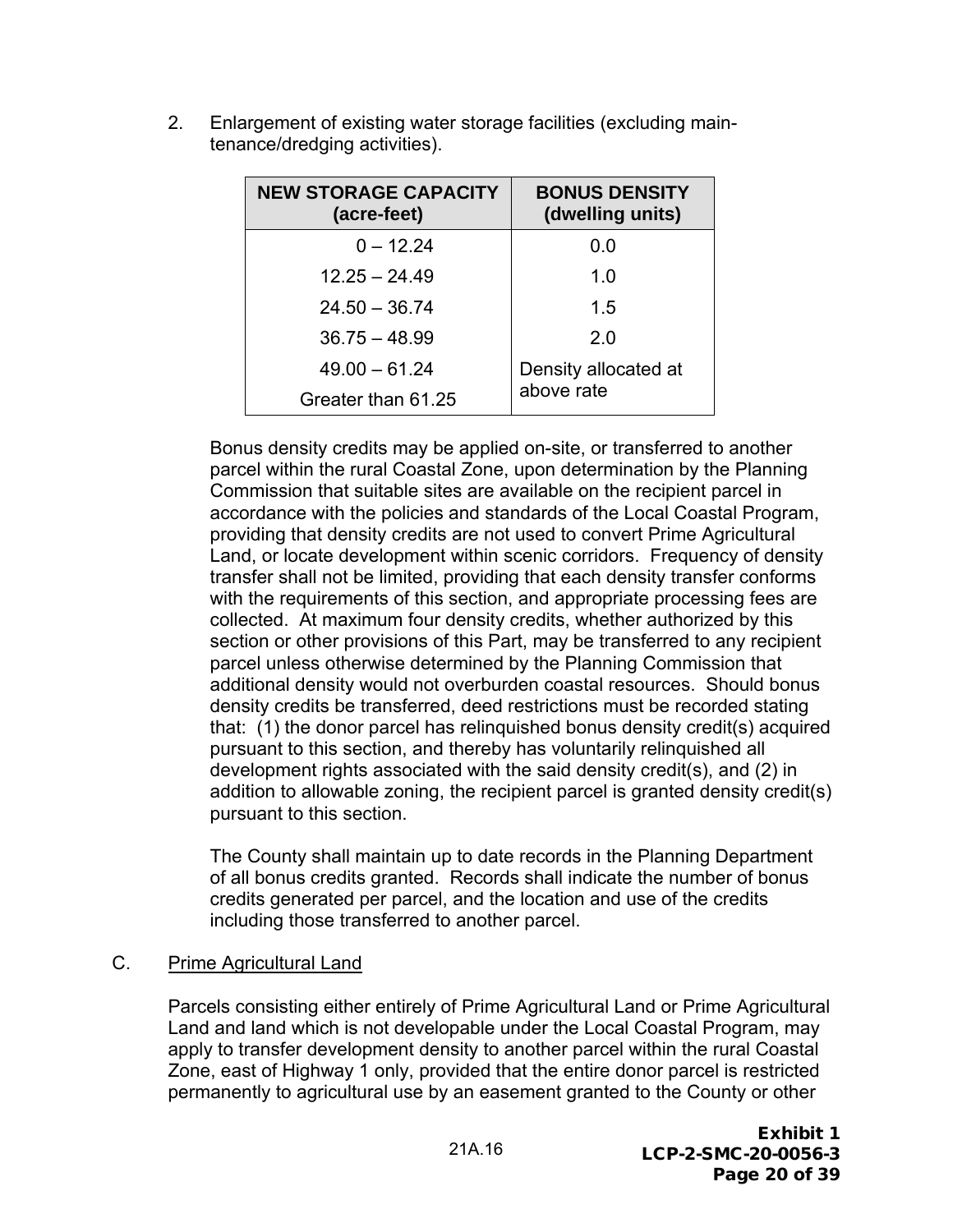governmental agency, as elaborated below, and upon determination by Planning Commission that suitable sites are available on the recipient parcel in accordance with the policies and standards of the Local Coastal Program, providing that density credits are not used to convert Prime Agricultural Land, or locate development within scenic corridors. Frequency of density transfer shall not be limited, providing that each density transfer conforms with the requirements of this section, and appropriate processing fees are collected. At maximum four density credits whether authorized by this section or other provisions of this Part, may be transferred to any recipient parcel unless otherwise determined by the Planning Commission that additional density would not overburden coastal resources. Deed restrictions must be recorded stating that: (1) the donor parcel has voluntarily relinquished one density credit as determined by this ordinance, and (2) in addition to allowable zoning, the recipient parcel is granted density credit(s) pursuant to this section.

The County shall maintain up to date records in the Planning Department of all density transfer activities. Records shall identify the donor parcel and indicate the number of credits transferred. The location and use of transferred credits shall also be identified.

As a condition of approval for density credit transfer, the applicant shall grant to the County (and the County shall accept) an easement covering the entire donor parcel, containing a covenant, running with the land in perpetuity, which limits the use of the land covered by the easement to agricultural uses, non-residential development customarily considered accessory to agriculture (as defined in Section 6351F of this ordinance) and farm labor housing. The covenant shall specify that, anytime after three years from the date of recordation of the easement, land within the boundaries of the easement may be converted to other uses consistent with open space (as defined in the California Open Space Lands Act of 1972 on January 1, 1980) upon the finding that changed circumstances beyond the control of the landowner or operator have rendered the land unusable for agriculture and upon approval by the State Coastal Commission of a Local Coastal Program amendment changing the land use designation to open space. Uses consistent with the definition of Open Space shall mean all those uses specified in the Resource Management Zone (as in effect on November 18, 1980). Any land use allowed on a parcel through modification of an agricultural use easement shall recognize the site's natural resources and limitations. Such uses shall not include the removal of significant vegetation (except for renewed timber harvesting activities consistent with the policies of the Local Coastal Program), or significant alterations to the natural landforms.

**SECTION 6358. MAXIMUM HEIGHT OF STRUCTURES**. In the Planned Agricultural District, no residential or commercial structure shall exceed three stories or 36 feet in height, except: (1) as allowed by use permit provisions in Chapter 22, Article 2, Section 6405, of the San Mateo County Ordinance Code, and (2) in the Midcoast LCP Update Project Area, as shown on the map that is a part of this Chapter, no residential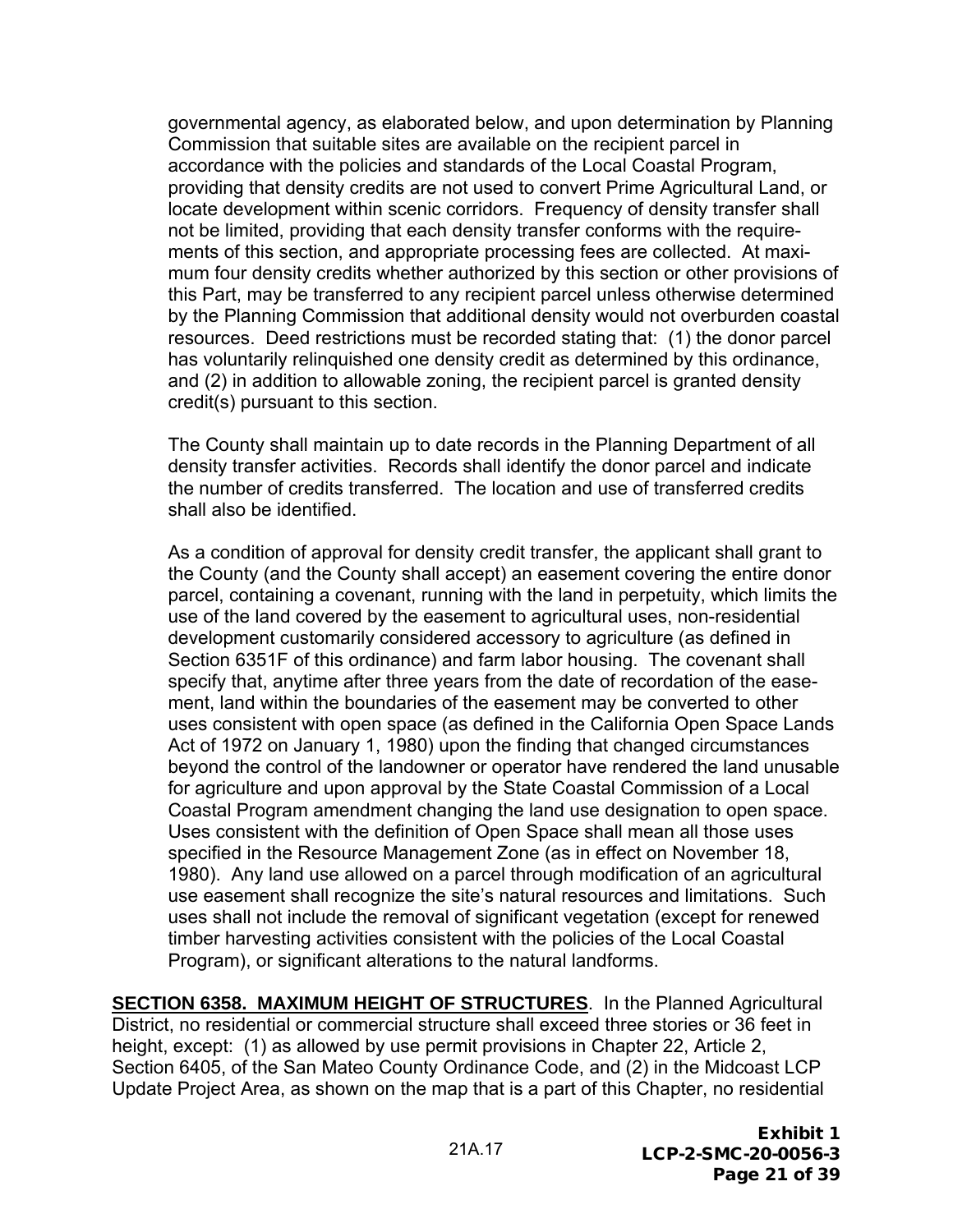structure shall exceed 28 feet in height. If any portion of a structure is used for residential purposes, the height limit for the entire structure is 28 feet.

**SECTION 6359. MINIMUM YARDS**. In the absence of more restrictive provisions within this ordinance, the minimum yards required in the Planned Agricultural District shall be as follows:

#### A. Agricultural Development

Front: 30 feet Side: 20 feet Rear: 20 feet

- B. Non-Agricultural Development
	- Front: 50 feet Side: 20 feet Rear: 20 feet

**SECTION 6360. MIDCOAST RESIDENTIAL FLOOR AREA.** In the Midcoast LCP Update Project Area, as shown on the map that is a part of this Chapter, the maximum building floor area for residential uses shall be established according to the following table:

| <b>Parcel Size</b>                                            | <b>Maximum Building Floor Area</b>                                           |
|---------------------------------------------------------------|------------------------------------------------------------------------------|
| $2,500 - 4,749$ sq. ft., or less<br>than 45 feet parcel width | 0.48 (parcel size)                                                           |
| $4,750 - 4,999$ sq. ft.                                       | $0.53 - ((5,000\text{-} \text{parcel size}) \times 0.0002)$ x<br>parcel size |
| $5,000 - 11,698$ sq. ft.                                      | 0.53 (parcel size)                                                           |
| More than 11,698 sq. ft.                                      | $6,200$ sq. ft.                                                              |

The maximum building floor area shall include the floor area of all stories of all buildings and accessory buildings on a parcel. If any portion of a building is used for residential purposes, the floor area of the entire building is included. Maximum building floor area specifically includes: (1) the floor area of all stories excluding uninhabitable attics as measured from the outside face of all exterior perimeter walls, (2) the area of all decks, porches, balconies or other areas covered by a waterproof roof which extends four (4) or more feet from exterior walls, and (3) the area of all garages and carports.

**SECTION 6361. MIDCOAST IMPERVIOUS SURFACE AREA.** In the Midcoast LCP Update Project Area, as shown on the map that is a part of this Chapter, the amount of parcel area covered by impervious structures less than eighteen inches (18") in height is limited to ten percent (10%) parcel size. The runoff equivalent of 10% (parcel size) could be achieved by directing runoff to on-site porous areas or through the use of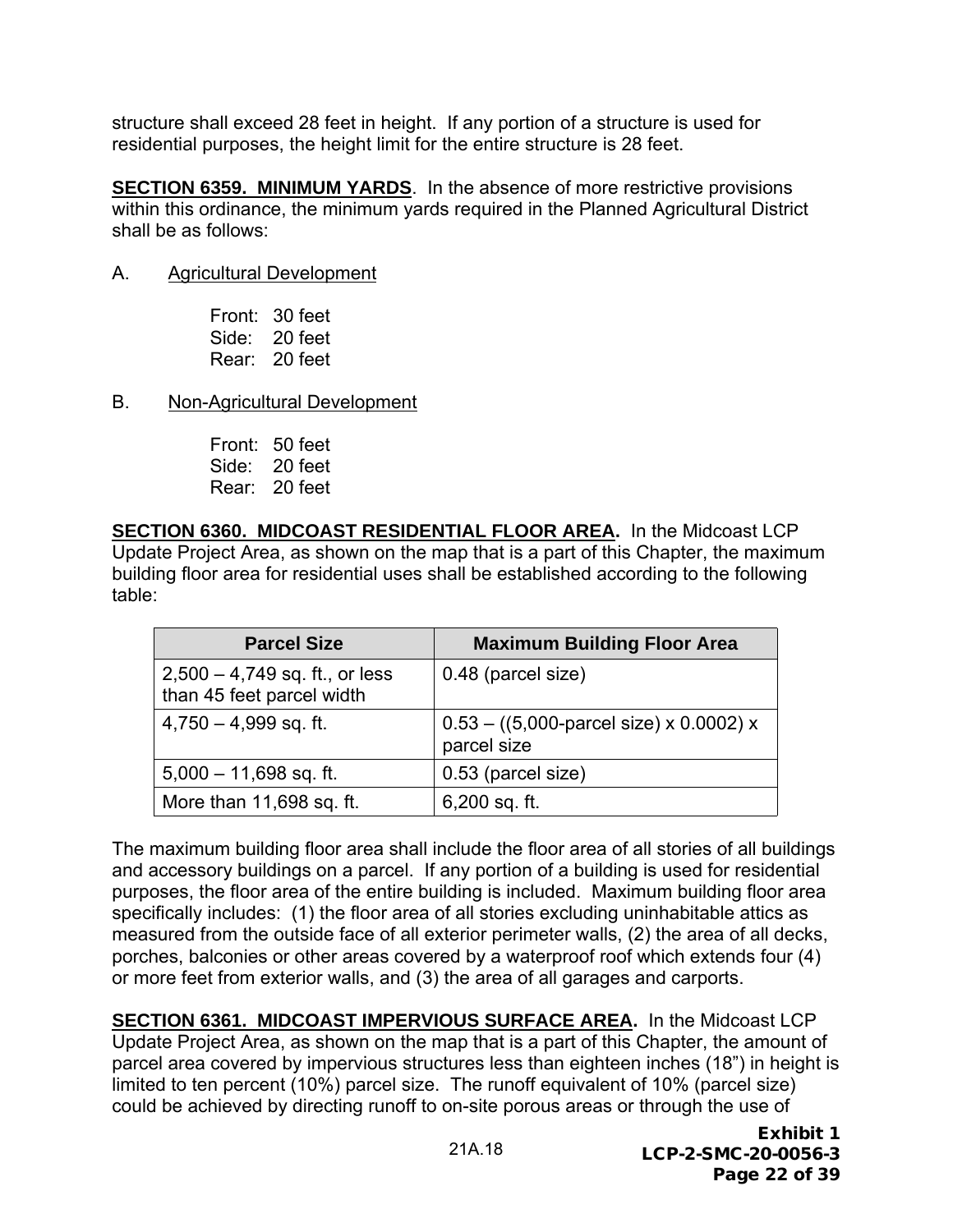detention basins. Impervious structures include, but are not limited to, non-porous driveways, decks, patios, walkways, and swimming pools.

An exception to the limit may be granted by the Community Development Director upon finding that off-site project drainage, i.e., runoff, will not exceed that amount equivalent to 10% (parcel size). The applicant shall submit a professionally prepared site plan showing topography, drainage, and calculations which demonstrates this finding can be made. The exception provision applies to:

- (a) Non-residential development, and
- (b) Residential development, only if the Community Development Director determines that the exception is necessary for compliance with site planning and design requirements.

**SECTION 6362. MIDCOAST WINTER GRADING.** In the Midcoast LCP Update Project Area, as shown on the map that is a part of this Chapter, development related grading, e.g., site preparation, shall not occur between October 15 and April 15 in any given year unless the applicant demonstrates to the satisfaction of the Community Development Director and Building Official that the development site will be effectively contained to prevent erosion and sedimentation, and that such site containment has been established and is ongoing. Site containment shall include, but not be limited to, covering stored equipment and materials, stabilizing site entrances and exposed slopes, containing or reducing runoff, and protecting drain inlets.

**SECTION 6363. PARCEL SIZE**. The parcel size in the PAD shall be in accordance with the following:

A. Agricultural Parcels

For any parcel created after the effective date of this ordinance which is to be used for agricultural purposes, the parcel size shall be as specified in the Planned Agricultural Permit issued pursuant to Section 6354 of this ordinance.

#### B. Non-Agricultural Parcels

For any parcel created after the effective date of this ordinance which is to be used for non-agricultural purposes, the parcel size shall be determined on a case-by-case basis to ensure that domestic well water and on-site sewage requirements are met. Except for any parcel included in a land division brought about in connection with the purchase of lands by a public agency for public recreational use, nNon-agricultural parcels shall be as small as possible, and when used for residential purposes shall not exceed 5 acres. All non-agricultural parcels shall be clustered (in one or as few clusters as possible), and sited in locations most protective of existing and potential agricultural uses.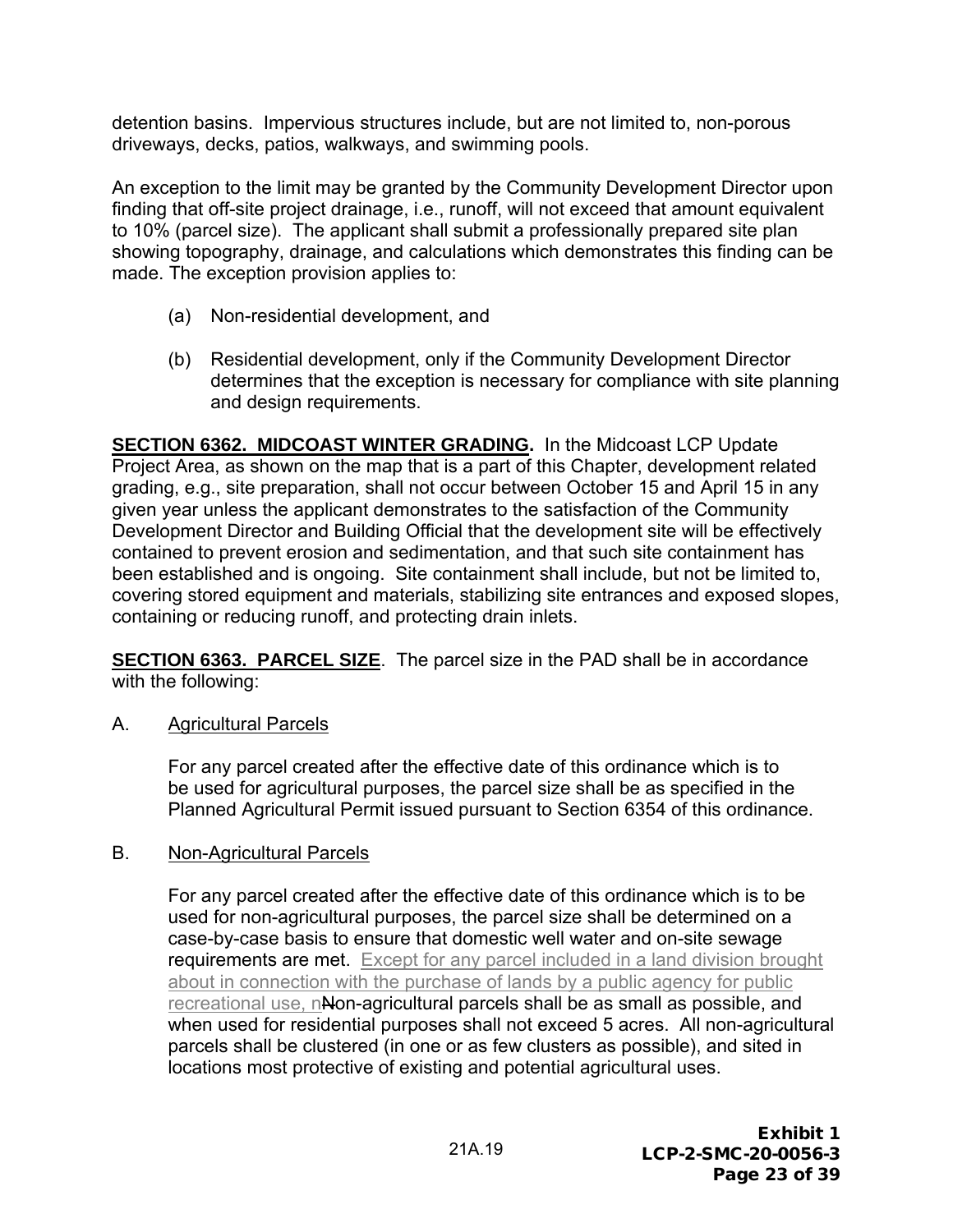#### C. Parcels Created Before Ordinance Adoption

For any parcel legally created before adoption of this ordinance, minimum parcel size shall be determined in accordance with Section 6311 of the San Mateo County Ordinance Code.

#### **SECTION 6364. PROCEDURAL CRITERIA FOR ISSUANCE OF A PLANNED AGRICULTURAL PERMIT**.

#### A. Master Land Division Plan

Before any division of land, the applicant shall file a Master Land Division Plan demonstrating how the parcel will be ultimately divided according to maximum density of development permitted and which parcels will be used for agricultural and non-agricultural uses if conversions are permitted. Except where the land division is brought about in connection with the purchase of land by a public agency for public recreational use, d**Division for non-agricultural parcels shall be** as small as practicable, not to exceed 5 acres when used for residential purposes, and shall ensure that minimum domestic well water and on-site sewage disposal area requirements are met. Division shall be permitted in phases, and all future divisions occurring on land for which a plan has been filed must conform to that plan. Master Land Division Plans shall not be required for land divisions which solely provide affordable housing, as defined by LCP Policy 3.7 on March 25, 1986.

#### B. Easements on Agricultural Parcels

After a Master Land Division Plan has been filed, and as a condition of approval thereof, the applicant shall grant to the County (and the County shall accept) an easement containing a covenant, running with the land in perpetuity, which limits the use of the land covered by the easement to agricultural uses, non-residential easement containing a covenant, running with the land in perpetuity, which li<br>the use of the land covered by the easement to agricultural uses, non-reside<br>development customarily considered accessory to agriculture (as def Section 6352C and D of this ordinance) and farm labor housing. The covenant shall specify that, anytime after three years from the date of recordation of the easement, land within the boundaries of the easement may be converted to other uses consistent with open space (as defined in the California Open Space Lands Act of 1972 on January 1, 1980) upon the finding that changed circumstances beyond the control of the landowner or operator have rendered the land unusable for agriculture and upon approval by the State Coastal Commission of a Local Coastal Program amendment changing the land use designation to open space. Uses consistent with the definition of Open Space shall mean all those uses specified in the Resource Management Zone (as in effect on November 18, 1980). Any land use allowed on a parcel through modification of an agricultural use easement shall recognize the site's natural resources and limitations. Such g uses shall not include the removal of significant vegetation (except for renewed timber harvesting activities consistent with the policies of the Local Coastal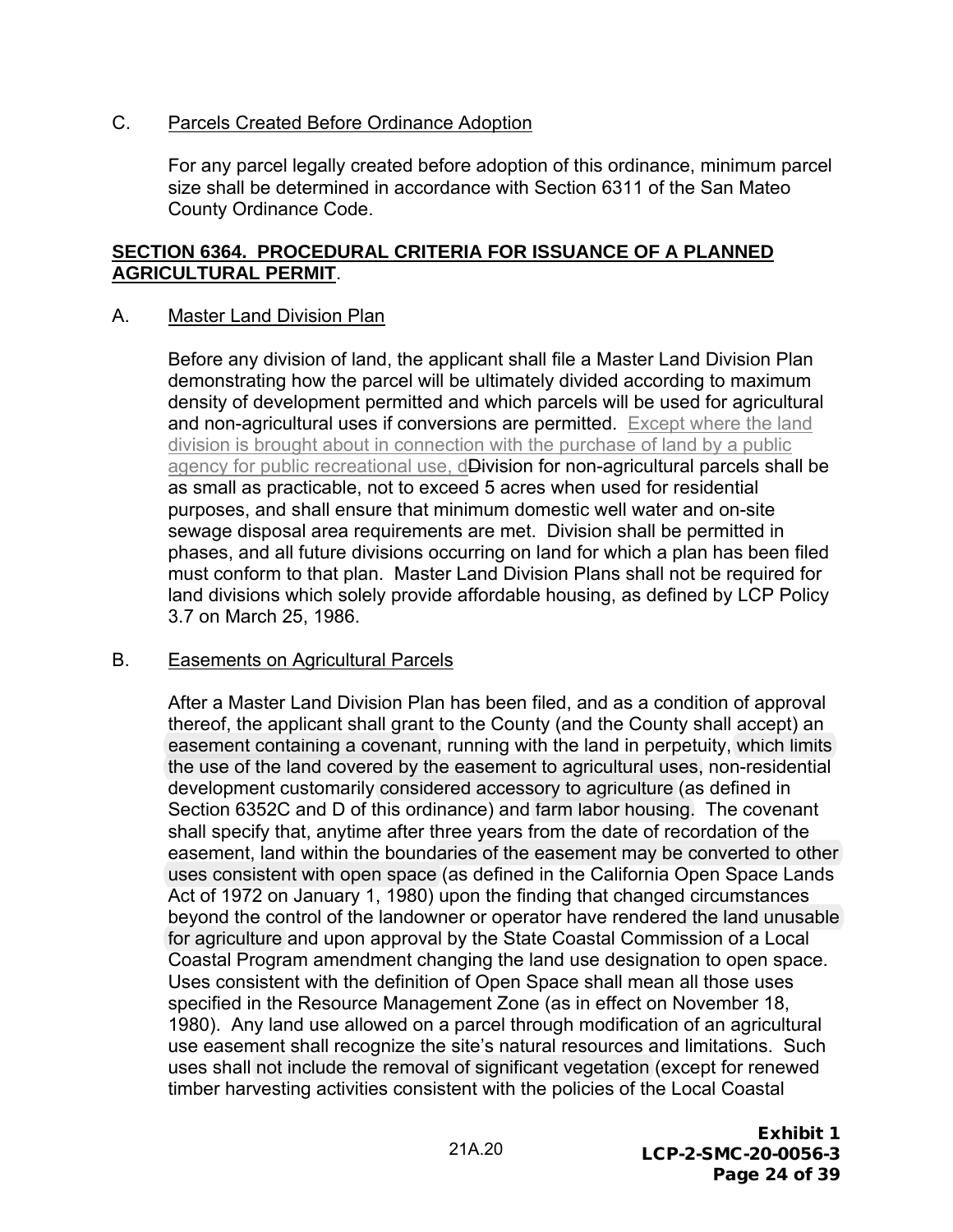Program), or significant alterations to the natural landforms. Easements shall not be required for any parcels included in a land division brought about in connection with the purchase of land by a public agency for public recreational use.

## C. Agricultural Land Management Plan

For parcels 20 acres or more in size before division or conversion, the applicant shall file an agricultural land management plan demonstrating how, if applicable, the agricultural productivity of the land will be fostered and preserved in accordance with the requirements of Sections 6350 and 6355 of this ordinance.

# D. Map and Deed Notice

When a parcel on or adjacent to agricultural land is subdivided, the following statement shall be included as a condition of approval on all parcel and final maps and in each parcel deed.

This subdivision is adjacent to property utilized for agricultural purposes, and residents of the subdivision may be subject to inconvenience or discomfort arising from the use of agricultural chemicals, including herbicides, pesticides, and fertilizers; and from the pursuit of agricultural operations, including plowing, spraying, pruning and harvesting, which occasionally generate dust, smoke, noise and odor. San Mateo County has established agriculture as a priority use on productive agricultural lands, and residents of adjacent property should be prepared to accept such inconveniences or discomfort from normal, necessary farm operations.

E. Findings

The County shall make findings with respect to each application for division or conversion of lands in the Planned Agricultural District. Such findings shall be in writing, based on fact, and shall set forth specific reasons why proposed division or conversion meets or fails to meet all applicable requirements of this ordinance.

# **SECTION 6365. ESTABLISHMENT OF AN AGRICULTURAL ADVISORY COMMIT-**

**TEE**. To assist in the achievement of the objectives of this ordinance, the Board has established an Agricultural Advisory Committee composed of farmers familiar with Coastside crops, agricultural experts, and representatives of the general public interest. Said Committee shall actively assist in the preservation of agriculture of the Coastside by advice and recommendation to the Planning Commission and the Board of Supervisors to achieve the objectives of this ordinance.

# **SECTION 6366. ESTABLISHMENT AND APPLICATION OF PLANNED AGRICUL-**

**TURAL DISTRICT**. Any parcel of land in the Coastal Zone which contains prime agricultural land and lands suitable for agriculture shall be included in the Planned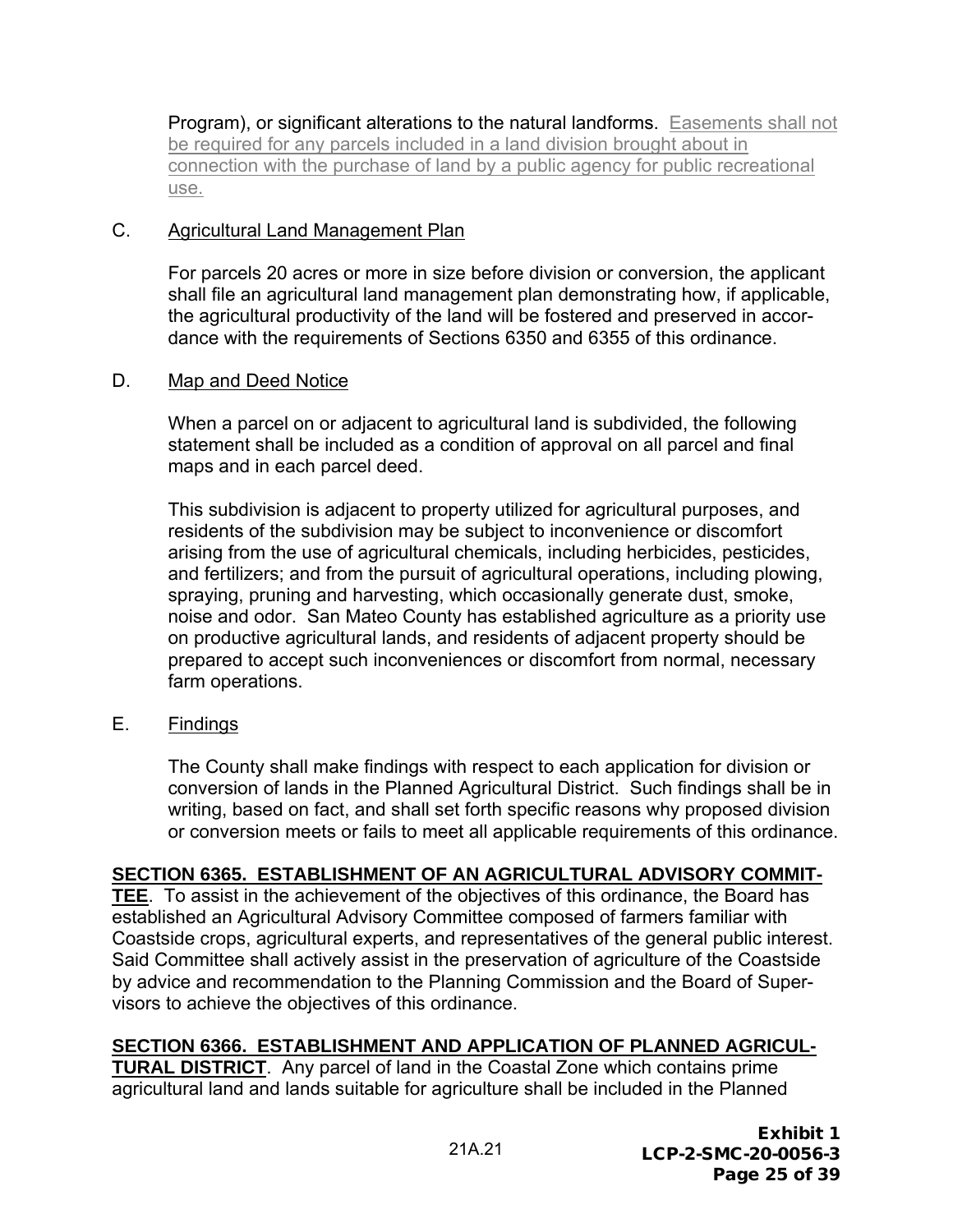Agricultural District. The Planned Agricultural District is hereby established and applied to the area depicted on the maps entitled "Planned Agricultural District Boundary," for the Midcoast and South Coast, both dated January 23, 1979, and on file in the offices of the County Planning Department.

- (Chapter 21A, Sections 6350 through 6360 Added by Ordinance No. 2614 October 16, 1979)
- (Chapter 21A, Sections 6350 through 6363 Amended by Ordinance No. 2694 December 16, 1980)
- (Chapter 21A, Sections 6350 through 6363 Repealed and Replaced Sections 6350 through 6363 by Ordinance No. 2780 - April 6, 1982)
- (Chapter 21A, Sections 6351, 6352, 6353, 6355, 6356, 6357, 6360, and 6361 Amended by Ordinance No. 3193 - October 24, 1989)

(Section 6351(A)(4), (B)(5) - Added by Ordinance No. 3262 - September 11, 1990)

- (Section 6351(F) Amended by Ordinance No. 4075 November 6, 2001)
- (Section 6351(G) Amended by Ordinance No. 4075 November 6, 2001)

(Section 6351(J) - Amended by Ordinance No. 3718 - June 4, 1996)

- (Section 6351(J) Amended by Ordinance No. 3798 November 18, 1997)
- (Section 6352(A)(5), (A)(6), (A)(7) Added by Ordinance No. 3448 December 15, 1992)
- (Section 6352(B)(6), (B)(7), (B)(8) Added by Ordinance No. 3448 December 15, 1992)

(Section 6353(B)(10) - Amended by Ordinance No. 3381 - April 14, 1992) - California Coastal Commission certified amendment on December 13, 2000 and became effective in the Coastal Zone on January 13, 2001

- (Section 6353(B)(14) Amended by Ordinance No. 3448 December 15, 1992)
- (Section 6353(B)(15) Added by Ordinance No. 2872 January 17, 1984)
- (Section 6355(B) Amended by Ordinance No. 3718 June 4, 1996)
- (Section 6355(B) Amended by Ordinance No. 3798 November 18, 1997)
- (Section 6356 Amended by Ordinance No. 3669 September 12, 1995)

(Section 6356 - Amended by Ordinance No. 3718 - June 4, 1996)

- (Section 6356 Amended by Ordinance No. 3798 November 18, 1997)
- (Section 6356G Amended by Ordinance No. 3002 July 3, 1984)
- (Section 6357(A) Amended by Ordinance No. 3718 June 4, 1996)
- (Section 6357(A) Amended by Ordinance No. 3798 November 18, 1997)
- (Section 6358 Amended by Ordinance No. 4563 May 24, 2011, certified by the California Coastal Commission on August 8, 2012 and effective in the Coastal Zone on September 7, 2012)
- (Section 6359 Amended by Ordinance No. 3103 April 14, 1987)
- (Section 6361A Amended by Ordinance No. 2891 June 5, 1984)
- (Sections 6360-6362 Amended by Ordinance No. 4563 May 24, 2011, certified by the California Coastal Commission on August 8, 2012 and effective in the Coastal Zone on September 7, 2012)

Chapter 21A (PAD) (9/28/12)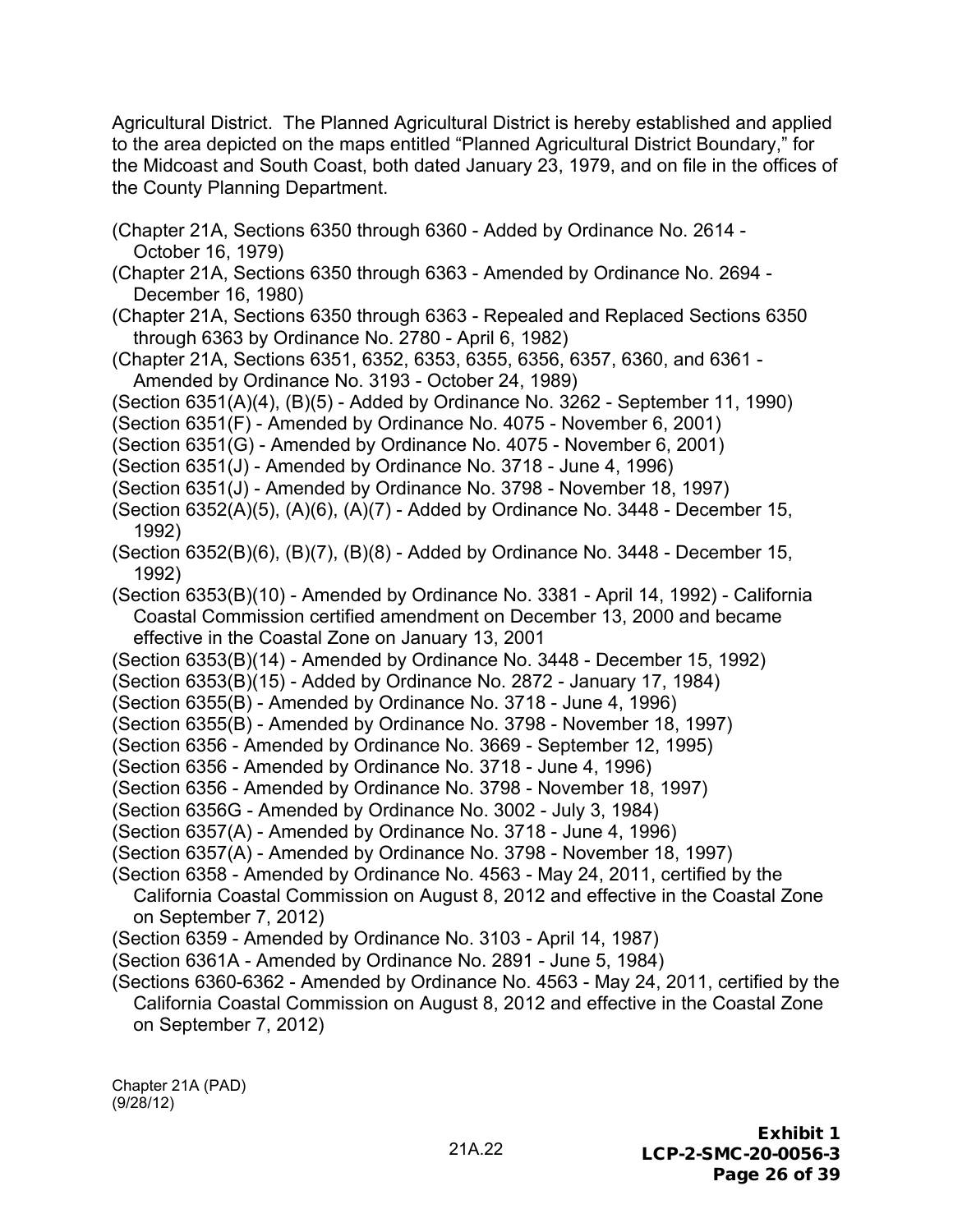# **CHAPTER 36. RESOURCE MANAGEMENT-COASTAL ZONE (RM-CZ) DISTRICT**

## **SECTION 6900. PURPOSES OF RESOURCE MANAGEMENT-COASTAL ZONE**

**DISTRICT**. The purposes of this chapter are to carry out the objectives and policies of those San Mateo County General Plan Chapters that fulfill the requirements for Statemandated Open Space and Conservation Elements, as well as other elements adopted as part of the General Plan of San Mateo County, to meet the requirements of Section 65910 of the Government Code of the State of California requiring formulation of an open space zoning ordinance, and to ensure consistency between the General Plan and the zoning ordinance.

# **SECTION 6901. APPLICABILITY OF RESOURCE MANAGEMENT-COASTAL ZONE**

**DISTRICT**. The Resource Management-Coastal Zone District (hereinafter the RM-CZ District) shall supplant and replace in name those F-1, A-1, and A-2 Districts that are combined with S-13 and S-11 Districts. The RM-CZ District may also be applied to other areas of the County when they are rezoned to such district.

These regulations shall not apply to a building or structure or portion thereof or use of building or land which does not conform to the zoning regulations and which lawfully existed at the time these regulations, with which it does not conform, became effective.

All parcels 5 acres or larger in size which were legally in existence at the time of the enactment of this ordinance shall continue to be legal parcels. Parcels smaller than 5 acres in size shall continue to be legal parcels only if no adjacent property was in the same ownership at the time of enactment of this ordinance, or if a potable on-site water supply had been developed on the parcel at the time of enactment of this ordinance. When such parcels can be aggregated to a minimum of 5 acres, each 5-acre aggregation shall constitute one legal parcel.

**SECTION 6902. ELEMENTS OF DISTRICT REGULATIONS**. The regulations of this district are included in seven (7) major ordinance elements: (1) Maximum forms of development and type of use, as indicated in Section 6905; (2) Development Review Procedures and Criteria, as indicated in Section 6910; (3) General Review Criteria, as indicated in Section 6912; (4) Supplementary Review Criteria, for Primary Resource Areas, as indicated in Section 6913; (5) Supplementary Review Criteria for Special Hazards Areas as indicated in Section 6914; (6) Primary Resource Areas and Hazard Areas; and (7) the applicable portions of the Zoning District Map, as included in the San Mateo County Zoning Ordinance.

**SECTION 6903. DEVELOPMENT REVIEW PERMIT REQUIREMENT**. All development proposed for location within an RM-CZ District shall require the issuance of a permit, pursuant to the Development Review Procedure specified in Chapter 23, and such proposed development shall comply with the California Environmental Quality Act (CEQA), Section 15020.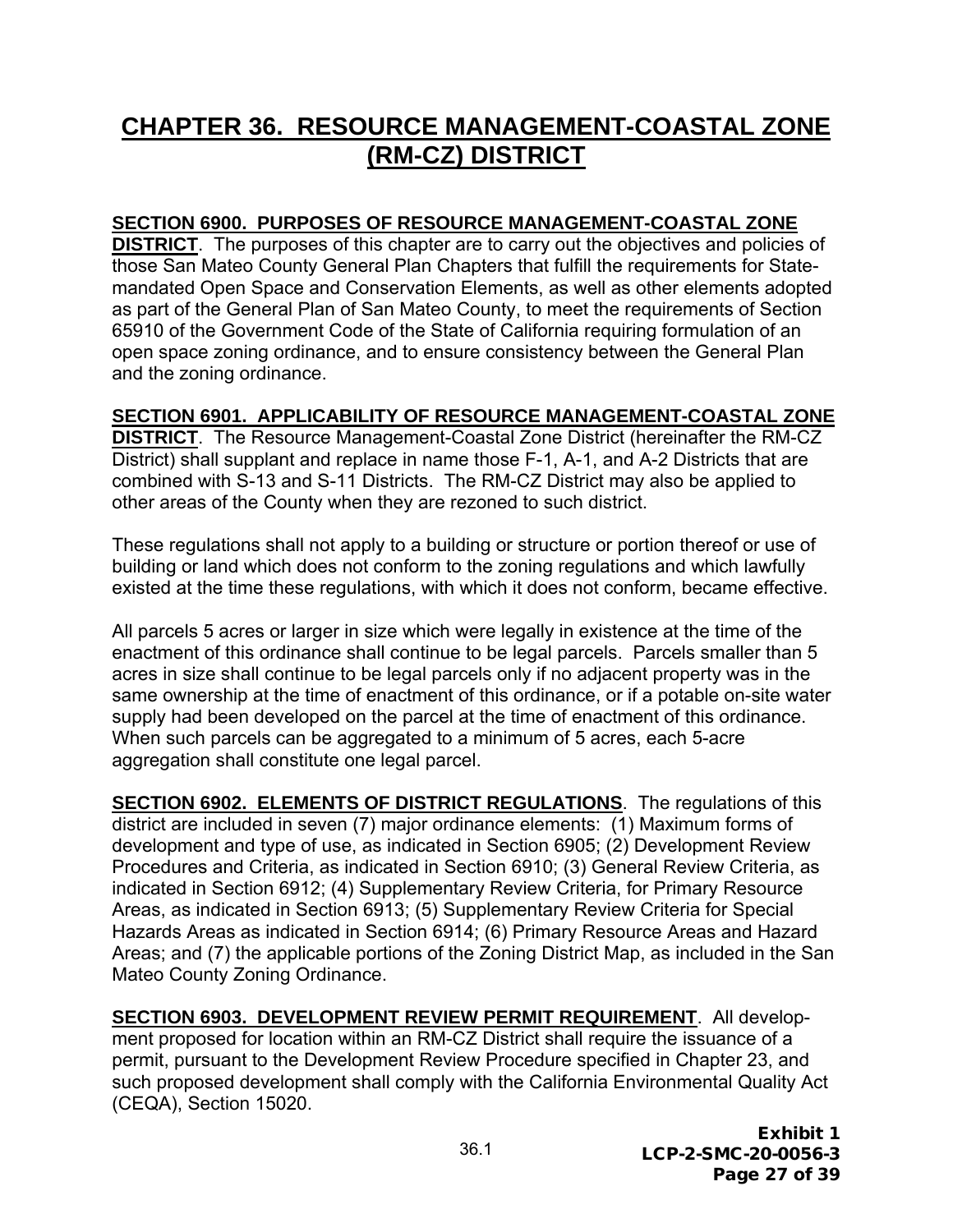For purposes of Chapters 20A, 20A.2, 23 and 36, but excluding those uses defined below, "development" shall mean the construction of any significant structure on land, or in or under water; the discharge or disposal of any significant dredged material or any gaseous, liquid, solid or thermal waste; the division or subdivision of land into two or more parcels; reconstruction or substantial alteration of any significant structure, including any facility of a private, public or quasi-public utility; and any major removal of vegetation.

Excluded from this definition of development and from Development Review Permits and Procedures are uses defined in Section 6458 and commercial logging which is controlled under regulation of the Timber Harvesting Ordinance, Division 8, Part 1, Chapters 1 through 15 of the San Mateo County Ordinance Code; topsoil operations which are subject to regulations of the County Ordinance Code, Chapter 2, Topsoil Site Regulations, Sections 7701.0 through 7701.11; quarrying operations which are subject to regulation of the County Ordinance Code, Chapter 3, Quarries, Sections 7702.0 through 7702.10; oil and gas well regulations, Sections 7703.00 through 7703.20, and grading and excavating operations which are subject to regulations of the County Ordinance Code, Chapter 8, Regulation of Grading and Excavating Operations, Sections 8600-8614; agricultural utility poles; single pump houses of less than 800 cubic feet in size, fences under 4 feet in height constructed of single wire or open wood rail, necessary repairs or maintenance of existing structures, agricultural uses which did not require a permit prior to adoption of this ordinance, and crop harvesting and conversion of land for agricultural use, unless said use or land falls within a Primary Wildlife or Primary Natural Vegetative Area, except that vegetation forming a significant part of the viewshed as seen from urban areas or public roads and trails shall be deleted from the definition of Primary Natural Vegetative Areas in consideration of conversion of land for agricultural use.

For purposes of this ordinance, "Significant Structures" shall be defined as a structure for human occupancy or use such as a single-family residence, multiple-family residences, trailer park structures, structures for overnight accommodations, restaurants, churches, private and public club structures, and schools, roads, bridges, public facilities and utilities, non-agricultural utility poles and structures, dams, breakwaters, mineral extraction buildings and constructs, harbors, docking facilities, recreation buildings and facilities, campground structures, dude ranch structures and similar types of structures.

# **SECTION 6903.1. OFFICERS: GENERAL AREAS OF RESPONSIBILITY**.

(a) The Director of Planning shall be responsible for notifying and furnishing information to interested persons and agencies, for coordination, accumulation and presentation of data to the Planning Commission and Board of Supervisors, for making recommendations relating to the overall design, and for assuring compliance with the provisions of this ordinance.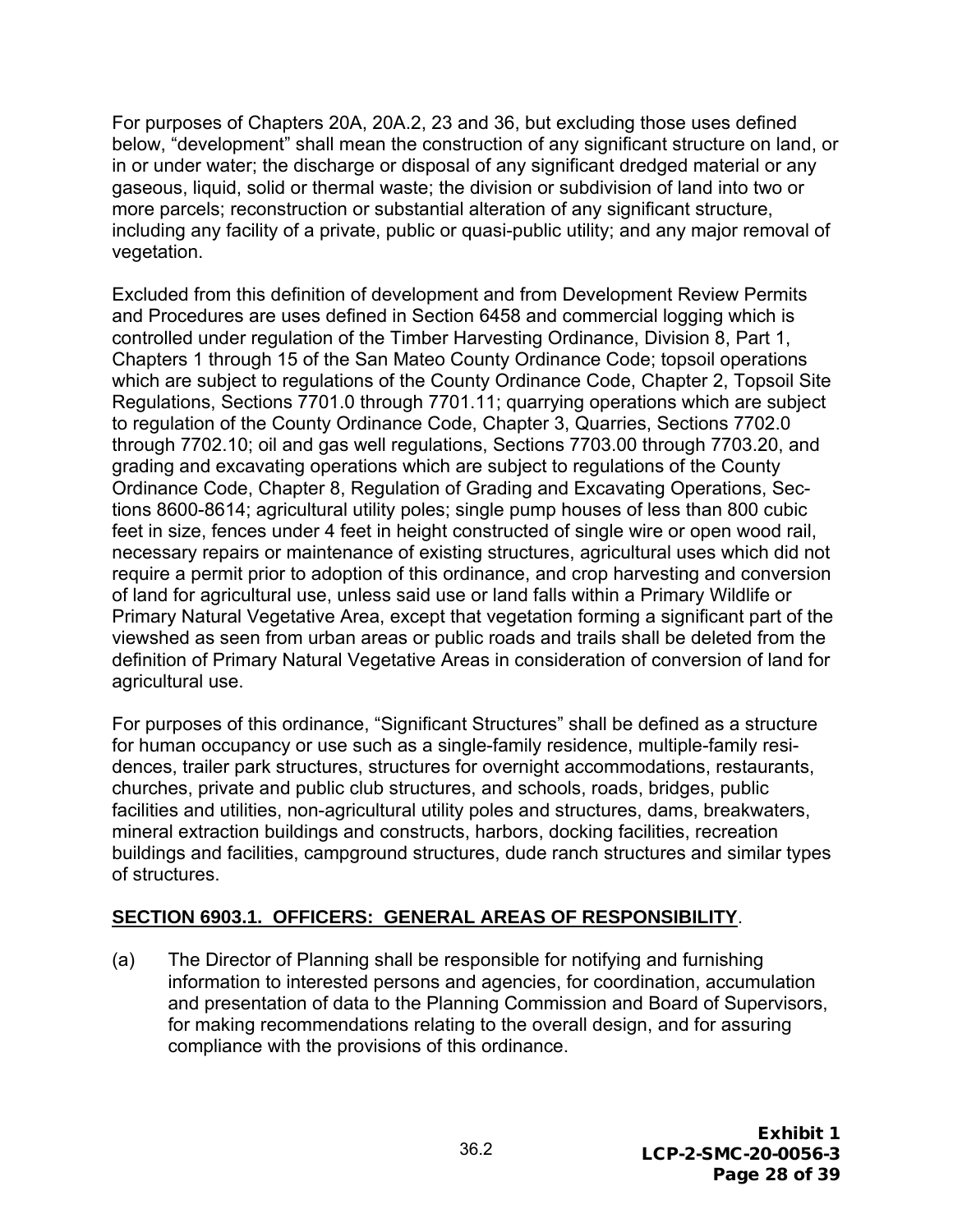- (b) The County Engineer and Road Commissioner shall be responsible for making recommendations pertaining to public and private roads, all such improvements within road rights of way including but not limited to storm drainage, sewer, water, traffic control, street lighting and public utilities facilities, and for making recommendations in connection with site development, grading erosion control, and matters related to soil stability and geology of the development. He shall be responsible for the review of reports, final maps and improvement plans required.
- (c) The County Health Officer shall be responsible for: (1) submission of a report stating the recommendations and conditions that must meet the standards and requirements pertaining to water supply, sewage disposal, and other environmental health matters, (2) certification that the quality and quantity of the domestic water supply meets County and State regulations, and (3) final approval of the method of sewage disposal, including consideration of State and local requirements.
- (d) The County fire authorities shall be responsible for making recommendations pertaining to fire prevention and means for protection from fires.
- (e) Officers shall submit their reports to the Director of Planning for submission to the Planning Commission and Board of Supervisors. Each of said officers shall be responsible for making necessary inspections with regard to the matters for which they are responsible to insure compliance with the requirements of this chapter and the conditions of approval.

**SECTION 6904. MAXIMUM PERMITTED DEVELOPMENT**. The following provisions relating to use, density and intensity of development ensure that development is consistent with levels of services which reasonably can be provided, will conserve natural features and scenic values, and that areas hazardous to development or life are left in open or limited use. These provisions are maximum limits and, where applicable, more restrictive requirements imposed by the application of review criteria under Chapter 20A.2 shall supersede Sections 6905-6907.

**SECTION 6905. PERMITTED USES**. The following uses only shall be permitted in the RM-CZ District, except those subject to the provisions of Section 6500 which require a use permit:

(a) Agricultural uses and accessory structures, temporary roadstands for seasonal sale of produce grown in San Mateo County, providing that 1) sales activities are limited to less than a nine-month operating period per year, 2) all structures are of portable construction and shall be removed from the site within 10 days of the seasonal closure of the stand, 3) roadstand size shall be limited to 200 square feet and appearance, including signs, color and materials, is consistent with the policies of the certified LCP and meets the satisfaction of the Planning Director; and 4) access and parking requirements meet the satisfaction of the Director of Public Works, however, no impervious paving shall be required.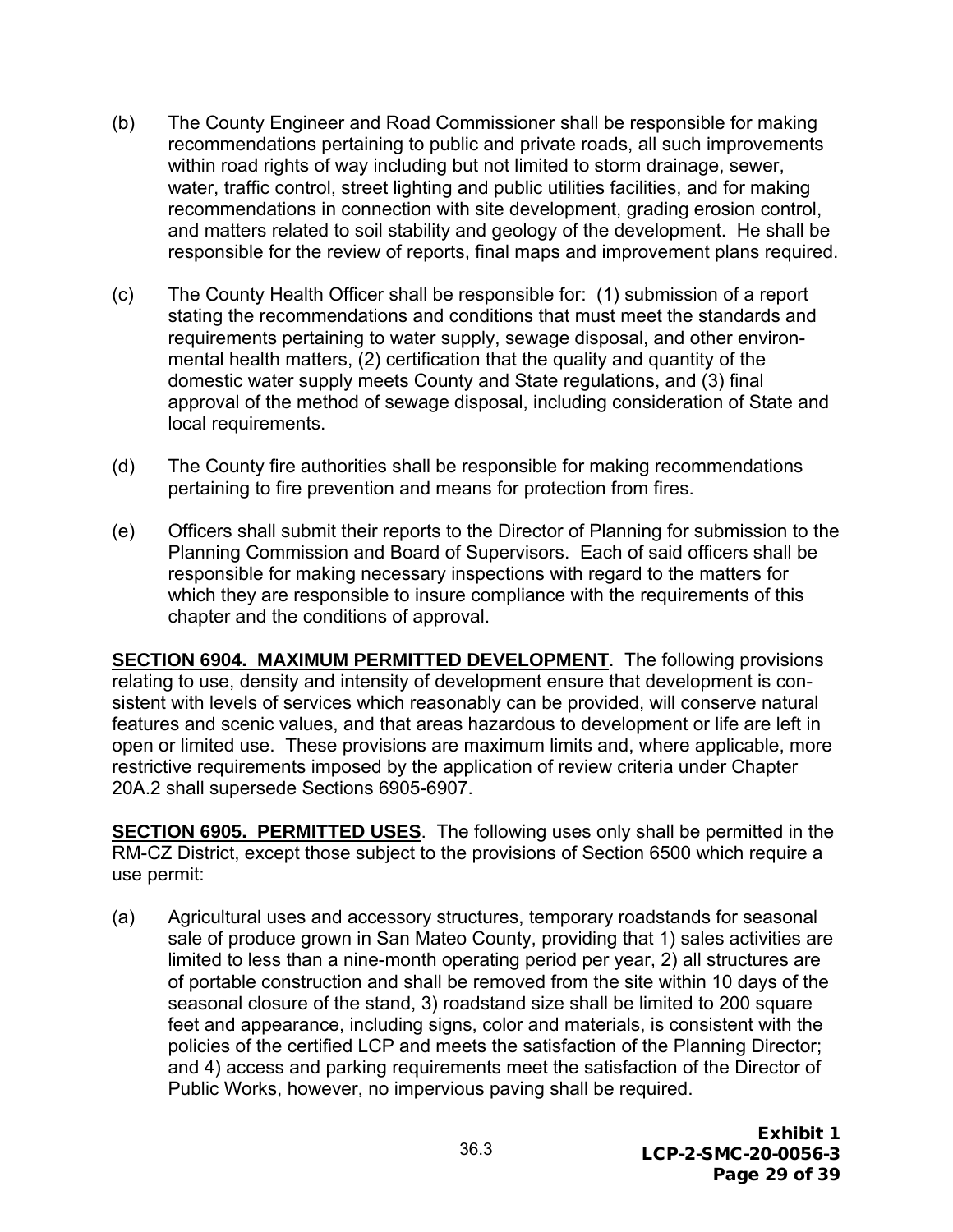- (b) Nurseries and greenhouses.
- (c)\* Temporary trailer parks and other housing for farm laborers.
- (d) Livestock raising and grazing.
- (e) Dairies.
- $(f)^1$  Kennels or catteries.
- $(q)^2$  Timber harvesting and commercial woodlots, providing that no commercial timber harvesting shall occur within 1,000 feet of any legal dwelling in existence on June 18, 1991, except under the following circumstances:
	- (1) Timber harvesting operations for which all permits had been received on or before June 18, 1991, may complete operations in accordance with the terms and conditions of such permits.
	- (2) Timber harvesting operations may occur within the 1,000-foot buffer zone with prior written approval of the owner of the affected dwelling, subject to the prior recordation of the statement specified in Section 6401.5.
	- (3) Normal forest maintenance may be conducted within the 1,000-foot buffer zone, but shall be limited to: (a) removing dead, dying, or diseased trees and snags; (b) salvaging downed wood; (c) cutting trees for the purposes of developing viewsheds or landscape aesthetics in accordance with other applicable provisions of this Part and of Division VII, San Mateo County Ordinance Code; or (d) clearing for firebreaks, in accordance with requirements of the County Fire Marshal or other applicable fire authority having jurisdiction.

Notwithstanding the above, access roads to the site of timber harvesting operations may be constructed, improved, and used within the 1,000-foot buffer zone. The limitation on harvesting within 1,000 feet of an existing dwelling shall not apply to a dwelling located on the parcel which is proposed for timber harvesting.

For the purpose of this section, the distance from a dwelling shall be measured along the surface of the ground.<sup>a</sup>

- $(h)^4$  Quarries and waste disposal sites.
- (i) Single-family residences.

aNot effective in the Coastal Zone unless and until certification without change by the California Coastal Commission. Certification had not occurred as of the reprinting date of this Chapter {July 1999}.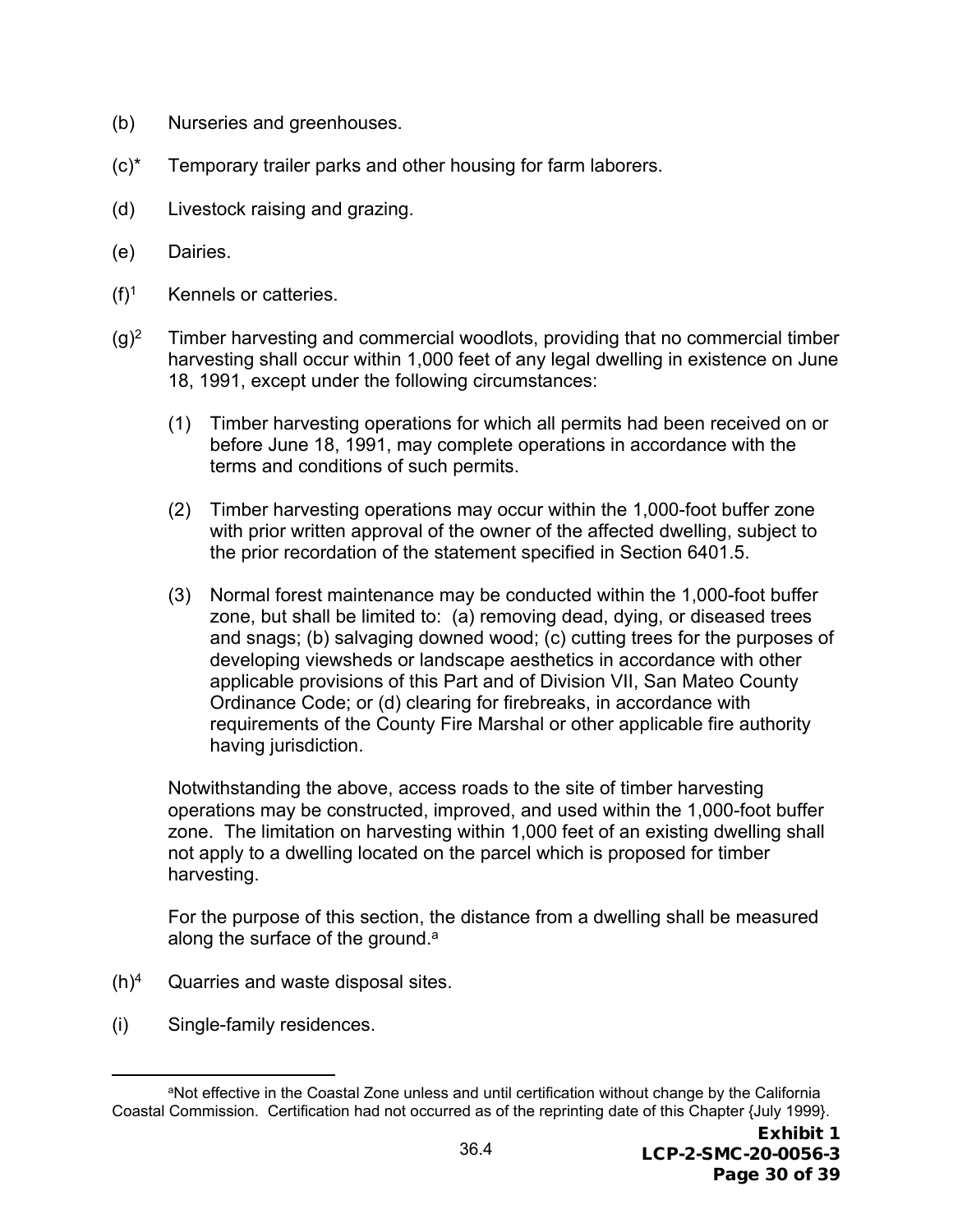- (j) Multi-family residences.
- (k)\* Hotels, motels and restaurants.
- (l)\* Churches.
- (m)\* Schools.
- (n)\* Fire stations.
- (o)\* Public and private clubs.
- (p) Public recreation.
- (q)\* Commercial recreation, including but not limited to stables and riding academies, golf courses, campgrounds, dude ranches, and motorcycle parks in accordance with adopted policies on motorcycle parks and related facilities.
- $(r)<sup>3</sup>$  Oil and gas exploration, production and storage.
- (s) Home occupations.
- (t)\* Wineries.
- (u)\* Exotic animals for which a use permit has been obtained in accordance with Division III, Part II, Chapter 6 of the San Mateo County Ordinance Code are permitted in addition to those animals otherwise permitted by this chapter.
- (v)\* Aquaculture development.
- (w)\* Repair, alterations, and additions to existing cemeteries.
- $(x)^*$  Scientific/technical research and test facilities, provided a use permit shall only be issued for this use upon the following findings:
	- (1) That the use is of a low-intensity nature with a minimum of permanent construction required, no permanent on-site personnel or permanent on-site vehicles.
	- (2) That the nature of the operation requires an open, isolated, and radio frequency interference-free environment.
	- (3) That no manufacturing or industrial activities are involved.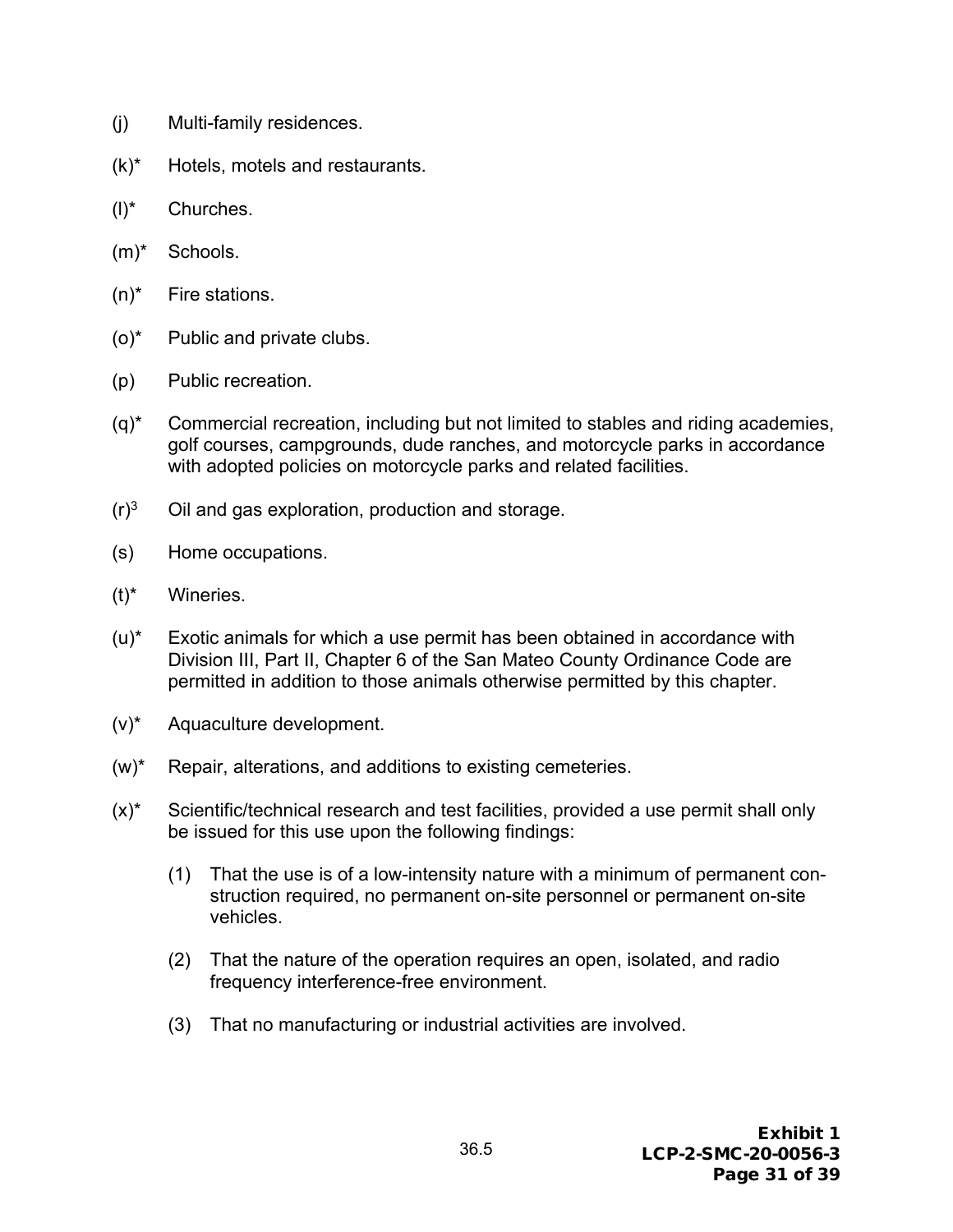- (4) That the size, location and design of any proposed facility as well as level of activity on the site are compatible with the policies of the Local Coastal Plan.
- (5) That the proposed use does not impair existing or potential agricultural uses on the site or on surrounding properties. The applicant shall demonstrate how agriculture will not be impaired, including provisions for leasing portions of the site for agricultural uses.
- (6) That the proposed use of facility does not create a potential for any health or safety hazard.
- (7) That the applicant for such a facility shall describe the manner in which other users might be accommodated in sharing the proposed facility so as to avoid the duplication of such facilities in the future.
- (y)\* Corporation/maintenance yards for public purposes.
- (z)\* Permanent roadstands for the sale of produce.
- (aa) Keeping of pets in association with a one-family dwelling.
- (ab) Limited keeping of pets in association with a farm labor housing unit or multiplefamily dwelling unit.
- (ac) Animal fanciers.
- (ad)\* Veterinary hospitals for small animals.
- (ae)\* Veterinary hospitals for large animals.
- (af) Keeping of confined animals.

\*Uses allowed subject to a use permit 1Allowed subject to a kennel/cattery permit 2Allowed subject to timber harvesting permit 3Allowed subject to oil well permit 4Allowed subject to quarry permit

**SECTION 6906. MAXIMUM DENSITY OF DEVELOPMENT.** In the RM-CZ District, for purposes of determining the maximum total number of dwelling units permissible on any parcel, the following system shall be used:

The total parcel shall be compared against the criteria of this section in the order listed. Once considered under a criterion, a segment of the parcel shall not be considered under subsequent criteria. When the applicable criteria have been determined for each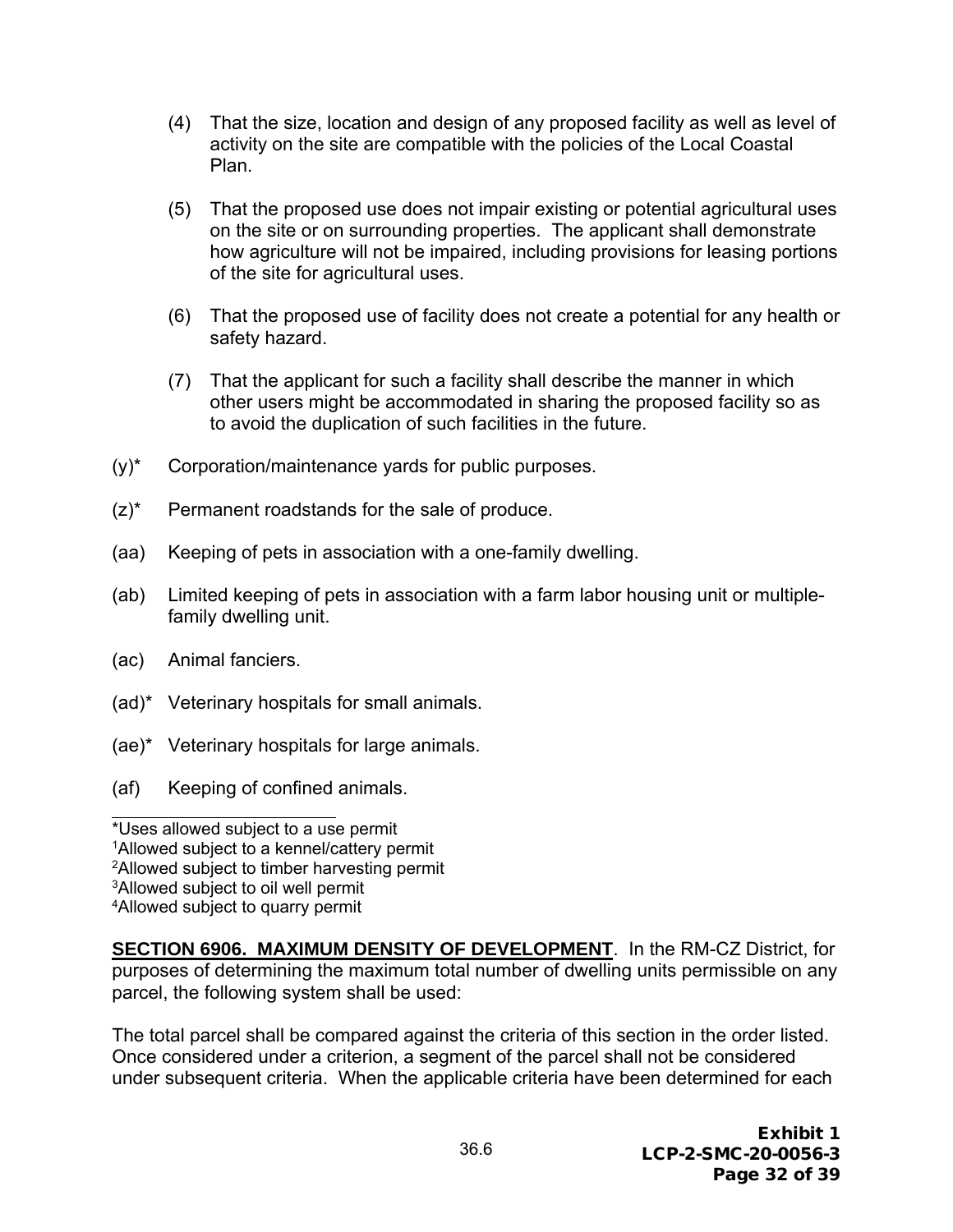of the areas, any portion of the parcel which has not yet been assigned a maximum density accumulation shall be assigned a density of one density credit per 40 acres.

The sum of densities accrued under all applicable categories shall constitute the maximum density of development permissible under this section. If the fractional portion of the number of dwelling credits allowed is equal to or greater than .5, the total number of dwelling credits allowed shall be rounded up to the next whole density credit. If the fraction is less than .5, the fractional unit shall be deleted. All legal parcels shall accumulate at least one density credit.

Expanded or additional non-agricultural uses shall only be permitted on a parcel when there are enough density credits available to that parcel to meet the density credit requirements of this Section for both (a) existing uses, and (b) any expanded or additional uses, and only where such development meets all other applicable policies of the Local Coastal Program.

#### Amount of Development Allowed for Non-Agricultural Uses, Except Visitor-Serving, Commercial Recreation and Public Recreation Uses

For new or expanded non-agricultural uses, except visitor-serving, commercial recreation, and public recreation uses, one density credit shall be required for each 315 gallons, or fraction thereof, of average daily water use during the two months of highest water use in a year. This requirement applies to water use by or resulting from the nonagricultural use, including landscaping, swimming pools and all other appurtenant uses.

#### Residential Uses

For new or expanded residential uses, a single-family dwelling unit shall be deemed to use 315 gallons of water per day during the two months of highest water use in a year (including landscaping, swimming pools and all other appurtenant uses).

#### Non-Agricultural Uses Except Visitor-Serving Uses

For non-agricultural uses, except visitor-serving uses, the amount of development allowed for each density credit in accordance with the requirements of this policy shall be the amount stated in Table 1.5 in the column headed "Number of Measuring Units Per Density Credit Based on Peak Daily Water Use With Conservation Fixtures."

#### Amount of Development Allowed for Visitor-Serving, Commercial Recreation, and Public Recreation Uses

For new or expanded visitor-serving, commercial recreation and public recreation uses, one density credit shall be required for the first 945 gallons, or fraction thereof, of average daily water use during the two months of highest water use in a year. One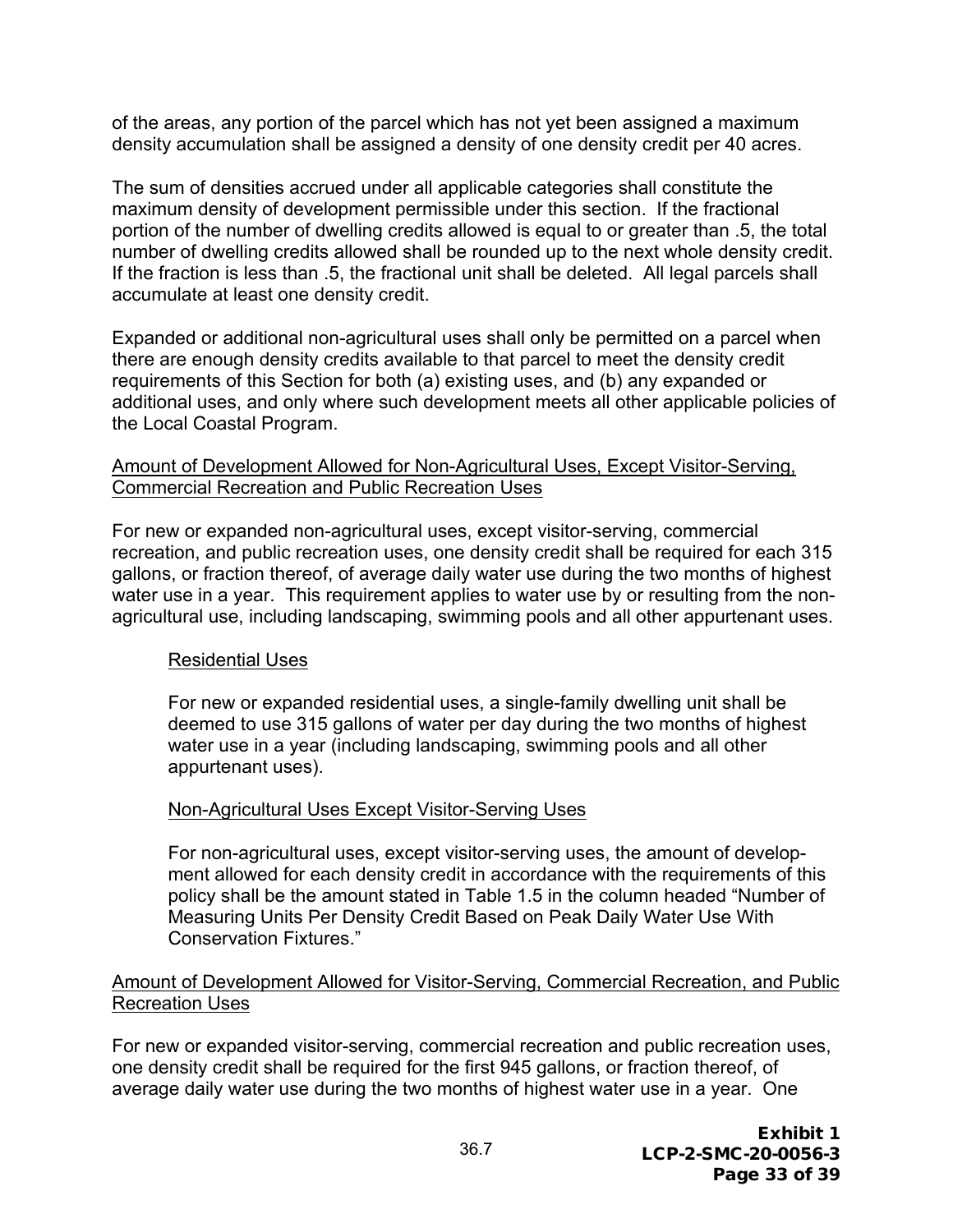additional density credit shall be required for each 630 gallons, or fraction thereof, of average daily water use during the two months of highest water use in a year.

This requirement applies to water use by or resulting from the visitor-serving use, including landscaping, swimming pools and all other appurtenant uses. The 945-gallon water use allowance for one density credit may be applied one time only on a parcel.

For visitor-serving, commercial recreation, and public recreation uses listed in Table 1.5, the amount of development allowed for each density credit in accordance with the requirements of this policy shall be:

#### First Density Credit

For one density credit or the first density credit when multiple density credits are available, either 1 1/2 times the amount stated in Table 1.5 in the column headed "Number of Measuring Units Per Density Credit Based on Peak Daily Water Use With Conservation Fixtures," or the amount stated in that column and a residential dwelling unit associated with a visitor-serving facility that is occupied by the facility owner or operator.

#### Additional Density Credits

For each additional density credit, the amount stated in Table 1.5 in the column headed "Number of Measuring Units Per Density Credit Based on Peak Daily Water Use With Conservation Fixtures."

For the purpose of this provision, "visitor-serving, commercial recreation, and public recreation uses" shall be only those lands and facilities listed in LCP Policies 11.1, 11.2 and 11.3, and only if those lands and facilities specifically enhance public opportunities for coastal recreation.

As an interim limit, no more than 600 visitor-serving lodging units may be approved in the rural Coastal Zone, as specified by LCP Policy 1.23.

 The provisions of this section will not apply to farm labor housing, other structures considered to be accessory to agriculture under the same ownership, a residential dwelling unit associated with a visitor-serving facility that is occupied by the facility owner or operator, or density credits transferred in accordance with the provisions established by the Planned Agricultural District Regulations.

#### (a) Prime Agricultural Lands

One density credit per 160 acres for that portion of a parcel which is prime agricultural land as defined in Section 6351 (i.e., the number of acres of Prime Agricultural Land divided by 160).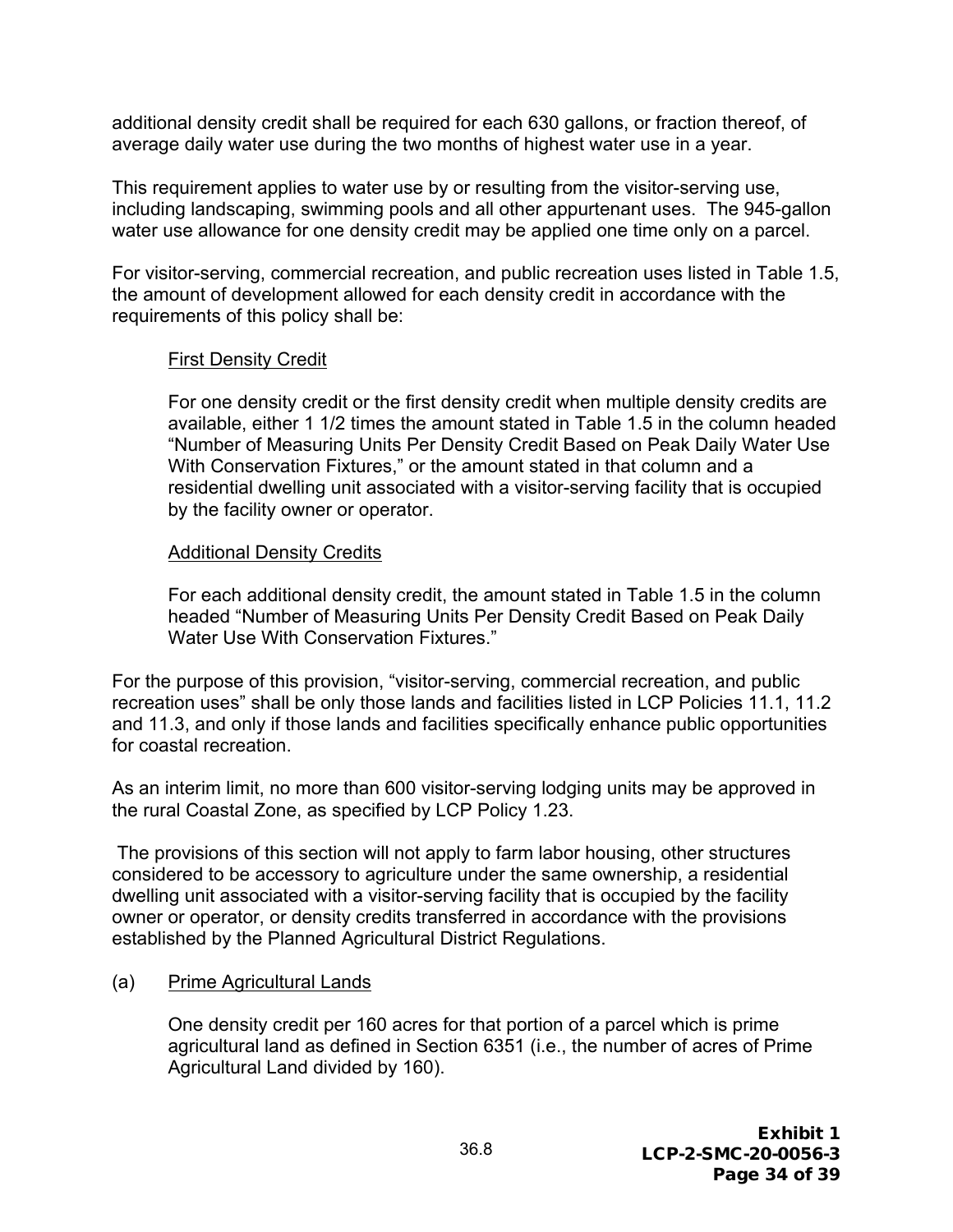#### (b) Lands With Landslide Susceptibility

One density credit per 160 acres for that portion of a parcel which lies within any of the three least stable categories (Categories V, VI and L) as shown on the U.S. Geological Survey Map MF 360, "Landslide Susceptibility in San Mateo County" or its current replacement (i.e., the number of acres of land susceptible to landslides divided by 160).

#### (c) Land With Slope 50% or Greater

One density credit per 160 acres for that portion of a parcel which has a slope 50% or greater (i.e., the number of acres of land with a slope 50% or greater divided by 160).

#### (d) Remote Lands

One density credit per 160 acres for that portion of a parcel over 1/2 mile from a public road that was an existing, all-weather through public road before the County Local Coastal Program was initially certified in November 1980 (i.e., the number of acres of remote land divided by 160).

#### (e) Land With Slope 30% but Less Than 50%

One density credit per 80 acres for that portion of a parcel which has a slope 30% but less than 50% (i.e., the number of acres of land with a slope 30%, but less than 50% divided by 80).

#### (f) Lands Within Rift Zones or Active Faults

One density credit per 80 acres for that portion of a parcel which is located within the rift zone or zone of fractured rock of an active fault as defined by the U.S. Geological Survey and mapped on USGS Map MF 355, "Active faults, probably active faults, and associated fracture zones in San Mateo County," or its current replacement (i.e., the number of acres of land within rift zones or active faults divided by 80).

#### (g) Lands Within Flood Hazard Areas

One density credit per 60 acres for that portion of a parcel falling within a 100 year floodplain as most recently defined by the Federal Emergency Management Agency, the U.S. Geological Survey, or the U.S. Army Corps of Engineers (i.e., the number of acres of land within the 100-year floodplain divided by 60).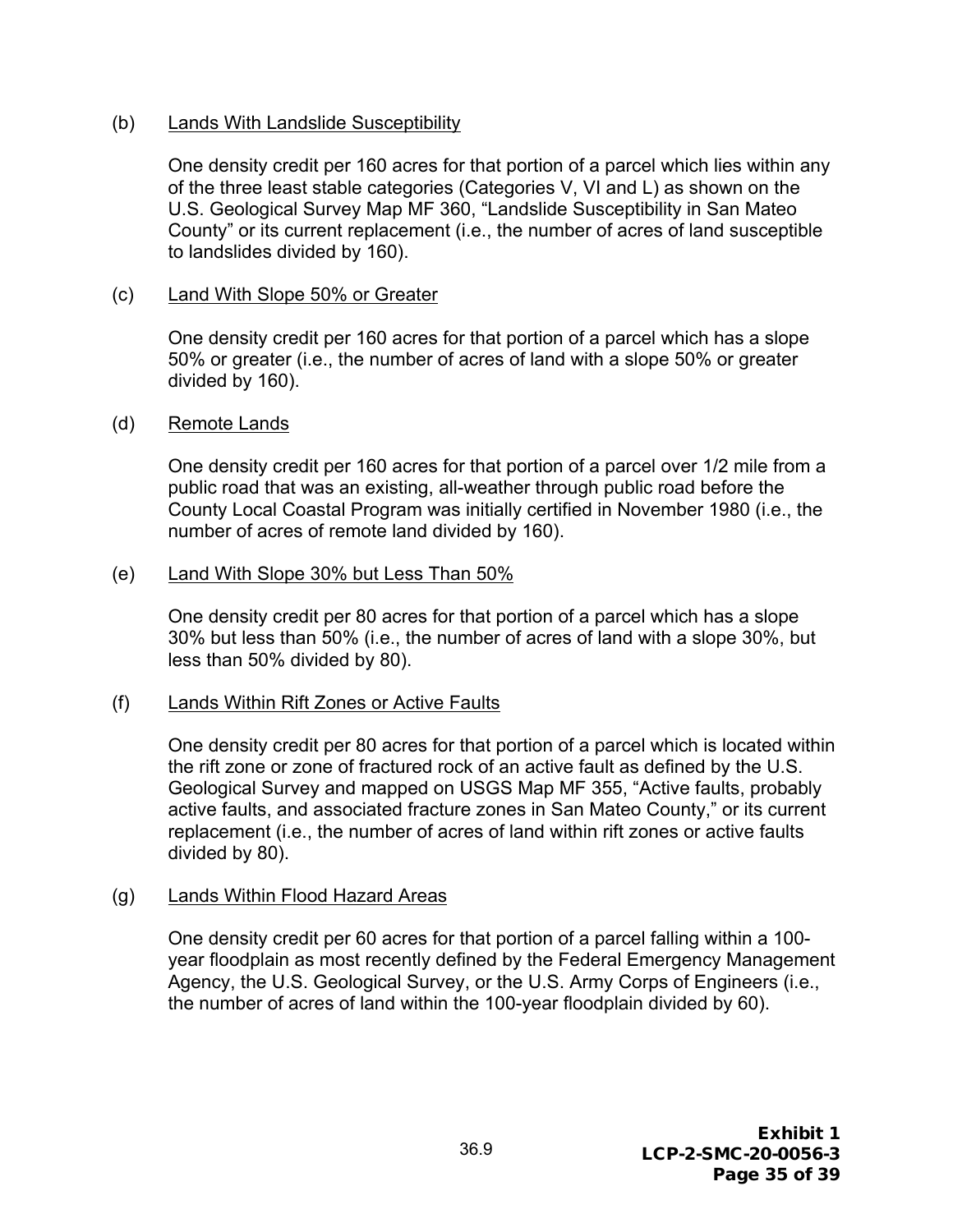#### (h) Land With Slope 15% But Less Than 30%

One density credit per 60 acres for that portion of a parcel with a slope in excess of 15% but less than 30% (i.e., the number of acres of land with a slope 15%, but less than 30% divided by 60).

#### (i) Land Within Agricultural Preserves or Exclusive Agricultural Districts

One density credit per 60 acres for that portion of a parcel within agricultural preserves or the exclusive Agricultural Districts as defined in the Resource Conservation Area Density Matrix policy on March 25, 1986 (i.e., the number of acres of land within Agricultural Preserves or Exclusive Agricultural Districts divided by 60).

#### (j) All Other Lands

One density credit per 40 acres for that portion or portions of a parcel not within the above areas (i.e., the number of acres of all other land divided by 40).

If the same portion of a parcel is covered by two or more of the subsections (a) and (j), the density credit for that portion shall be calculated solely on the basis of the subsection which permits the least density credit.

**SECTION 6906.1. CONSERVATION OPEN SPACE EASEMENT**. Require, after any land divisions, that the applicant grant to the County (and the County to accept) a conservation easement containing a covenant, running with the land in perpetuity, which limits the use of the land covered by the easement to uses consistent with open space (as defined in the California Open Space Lands Act of 1972 on January 1, 1980). Easements shall not be required for any parcels included in a land division brought about in connection with the purchase of land by a public agency for public recreational use.

**SECTION 6907. DEVELOPMENT BONUSES**. Where it is demonstrated that a development will further the goals and policies of the Open Space and Conservation Element of the San Mateo County General Plan, increases in the maximum allowable density may be permitted.

- (a) Developments where over 80% of the contiguous and compact parcel area is kept free from alteration (except as required for natural resource management purposes) and held in permanent common open space through appropriate forms of restrictions or public dedication, shall be encouraged by granting a bonus density of up to 10% beyond that permitted by the provisions of Section 6906.
- (b) An additional bonus of up to 10% shall be granted if one or more of the following criteria are also met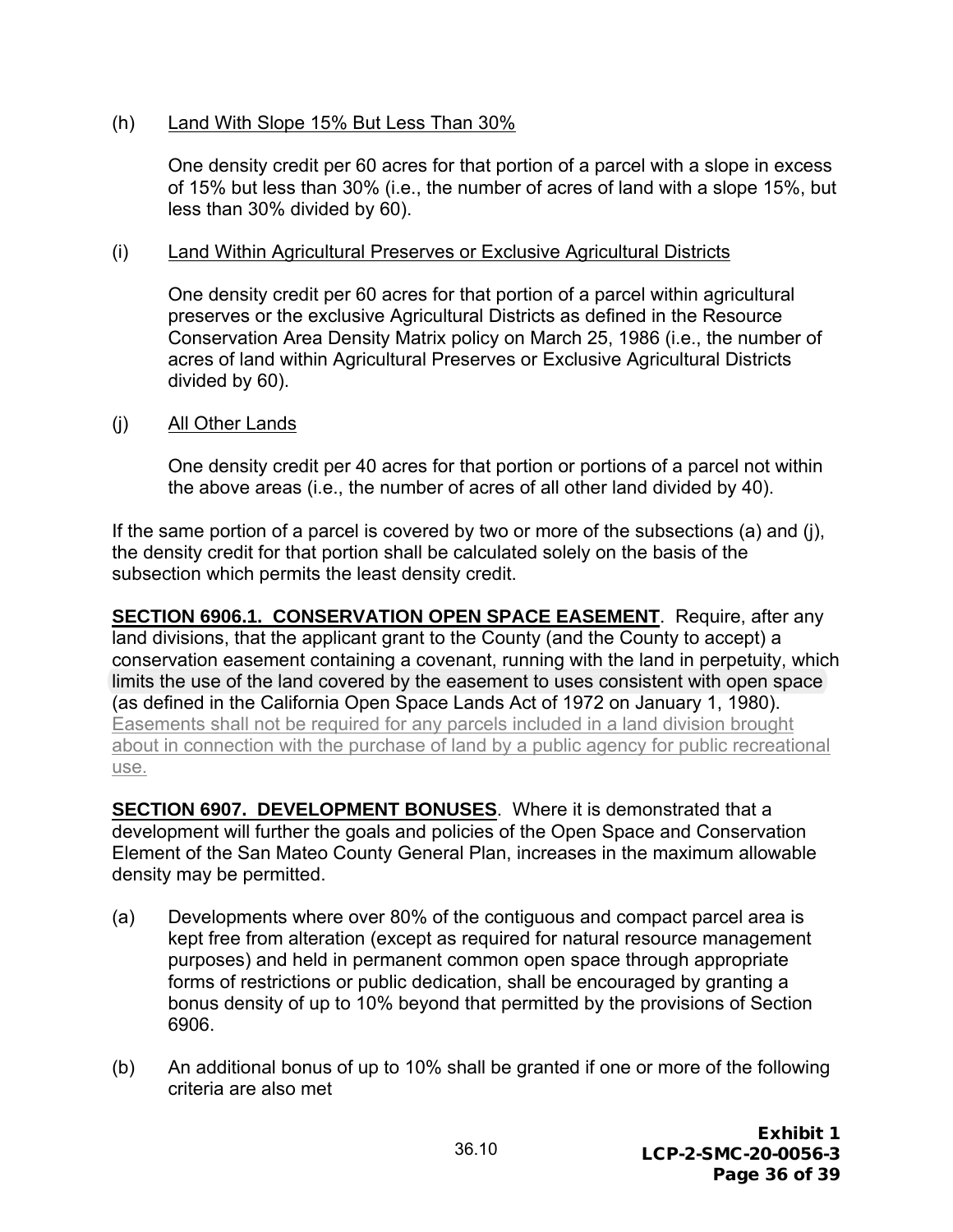- 1. Auxiliary transportation modes will be used either to reduce the total land area devoted to structures and paved surfaces or to preserve areas of special open space value.
- 2. Building and site design, structural systems and construction methods will be employed which both reduce the land area to be altered from a natural state and preserve the overall natural appearance and scale of the area.

**SECTION 6908A. MAXIMUM HEIGHT OF STRUCTURES**. In the RM-CZ District, no residential or commercial structure shall exceed three stories or 36 feet in height except: (1) as allowed by use permit provisions in Chapter 22, Article 2, Section 6405 of the San Mateo County Ordinance Code, and (2) in the Midcoast LCP Update Project Area, as shown on the map that is part of this Chapter, no residential structure shall exceed 28 feet in height. If any portion of a structure is used for residential purposes, the height limit for the entire structure is 28 feet.

**SECTION 6908B. MINIMUM YARDS**. In the absence of more restrictive provisions within this ordinance, the minimum yards required in the RM-CZ District shall be as follows:

| Front: | $50$ feet |
|--------|-----------|
| Side:  | 20 feet   |
| Rear:  | 20 feet   |

Main and accessory buildings shall be located at least thirty (30) feet apart.

#### **SECTION 6908C. MIDCOAST RESIDENTIAL FLOOR AREA.**

a. In the Midcoast LCP Update Project Area, as shown on the map that is a part of this Chapter, the maximum building floor area for residential uses shall be established according to the following table, except as provided by subsection b.

| <b>Parcel Size</b>                                            | <b>Maximum Floor Building Area</b>                                     |
|---------------------------------------------------------------|------------------------------------------------------------------------|
| $2,500 - 4,749$ sq. ft., or less than<br>45 feet parcel width | 0.48 (parcel size)                                                     |
| $4,750 - 4,999$ sq. ft.                                       | $0.53 - ((5,000\text{-}parcel size) \times 0.0002) \times parcel size$ |
| $5,000 - 11,698$ sq. ft.                                      | 0.53 (parcel size)                                                     |
| More than 11,698 sq. ft.                                      | $6,200$ sq. ft.                                                        |

The maximum building floor area shall include the floor area of all stories of all buildings and accessory buildings on a parcel. If any portion of a building is used for residential purposes, the floor area of the entire building is included. Maximum building floor area specifically includes: (1) the floor area of all stories excluding uninhabitable attics as measured from the outside face of all exterior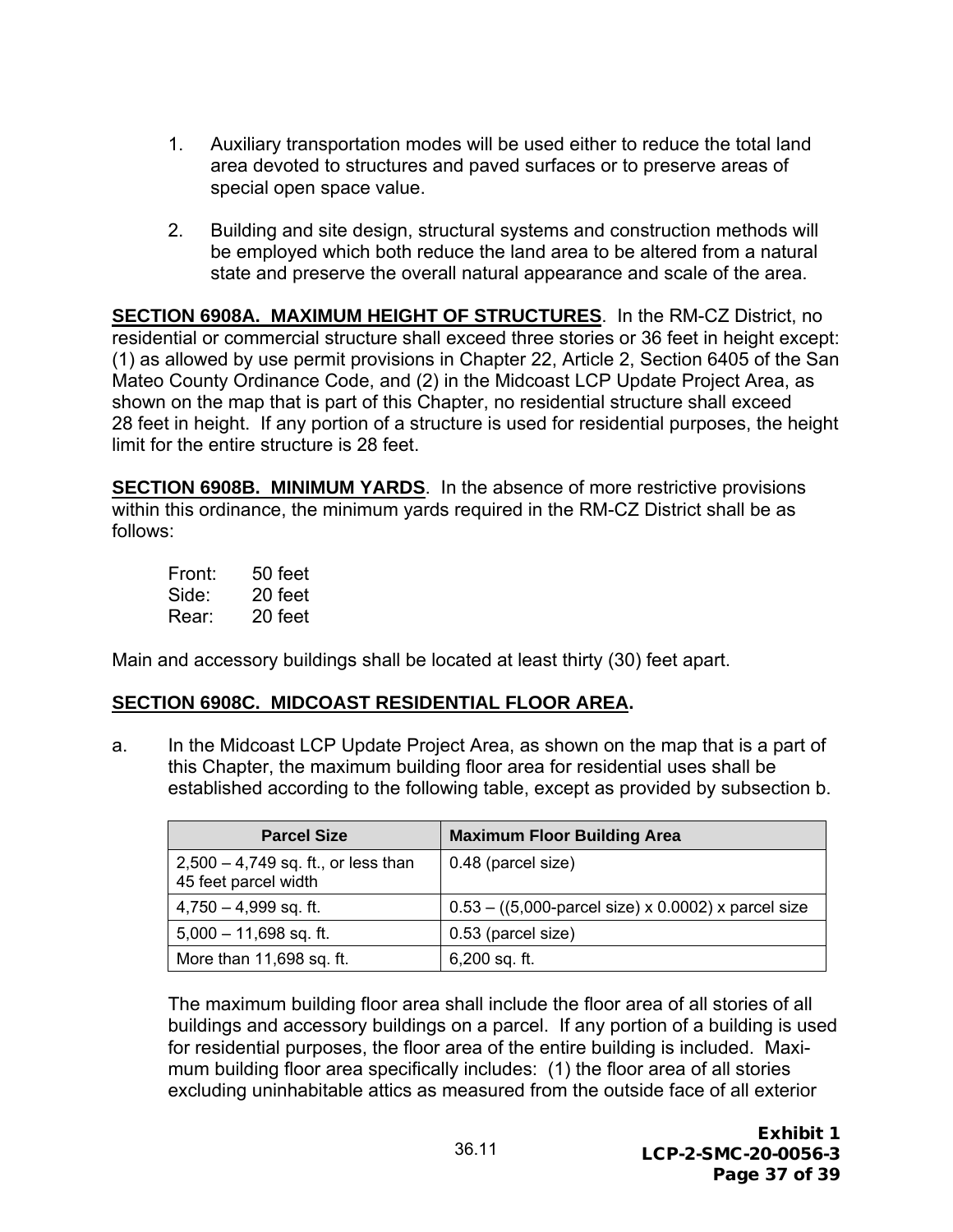perimeter walls, (2) the area of all decks, porches, balconies or other areas covered by a waterproof roof which extends four (4) or more feet from exterior walls, and (3) the area of all garages and carports.

b. In addition to the limitations set forth in subsection a., permit 250 sq. ft. bonus building floor area for any parcel whose substandard lots are voluntarily merged in accordance with the provisions of San Mateo County Board of Supervisors' Resolution No. 068386 (Exhibit "G") during the "voluntary merger period" described therein.

**SECTION 6908D. MIDCOAST IMPERVIOUS SURFACE AREA.** In the Midcoast LCP Update Project Area, as shown on the map that is a part of this Chapter, the amount of parcel area covered by impervious structures less than eighteen inches (18") in height is limited to ten percent (10%) parcel size. The runoff equivalent of 10% (parcel size) could be achieved by directing runoff to on-site porous areas or through the use of detention basins. Impervious structures include, but are not limited to, non-porous driveways, decks, patios, walkways, and swimming pools.

An exception to the limit may be granted by the Community Development Director upon finding that off-site project drainage, i.e., runoff, will not exceed that amount equivalent to 10% (parcel size). The applicant shall submit a professionally prepared site plan showing topography, drainage, and calculations which demonstrates this finding can be made. The exception provision applies to:

- (a) Non-residential development, and
- (b) Residential development, only if the Community Development Director determines that the exception is necessary for compliance with site planning and design requirements.

**SECTION 6908E. MIDCOAST WINTER GRADING.** In the Midcoast LCP Update Project Area, as shown on the map that is a part of this Chapter, development related grading, e.g., site preparation, shall not occur between October 15 and April 15 in any given year unless the applicant demonstrates to the satisfaction of the Community Development Director and Building Official that the development site will be effectively contained to prevent erosion and sedimentation, and that such site containment has been established and is ongoing. Site containment shall include, but not be limited to, covering stored equipment and materials, stabilizing site entrances and exposed slopes, containing or reducing runoff, and protecting drain inlets.

(Section 6900 - Amended by Ordinance No. 3877 - January 19, 1999) (Section 6902 - Amended by Ordinance No. 3877 - January 19, 1999) (Section 6903 - Amended by Ordinance No. 3877 - January 19, 1999) (Section 6905(a) - Amended by Ordinance No. 3263 - September 11, 1990)